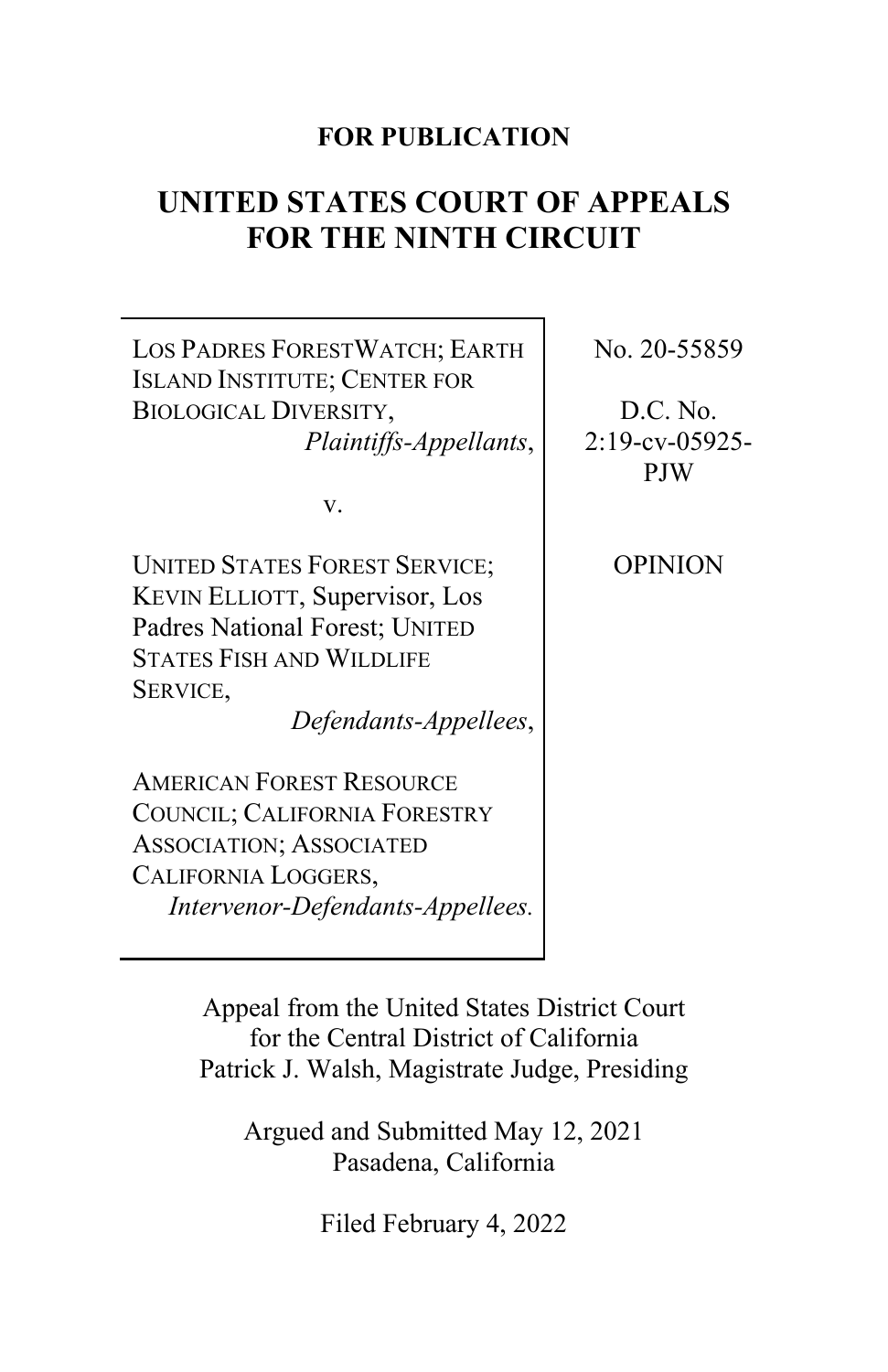Before: Ryan D. Nelson and Kenneth K. Lee, Circuit Judges, and Sidney H. Stein,**[\\*](#page-1-0)** District Judge.

> Opinion by Judge Stein; Dissent by Judge R. Nelson

#### **SUMMARY[\\*\\*](#page-1-1)**

### **Environmental Law**

The panel vacated the district court's summary judgment in favor of the U.S. Forest Service, and the Forest Service's Decision Memo approving the proposed Tecuya Ridge Shaded Fuelbreak Project; and remanded to the Forest Service to provide adequate substantiation for its determination that 21-inch dbh (diameter at breast height) trees are generally small diameter timber within the Project Area.

Tecuya Ridge is located within the Los Padres National Forest, and is home to densely populated forest stands that the Forest Service determined to be at risk of destruction by wildfire. The Tecuya Ridge Project authorized thinning 1,626 acres of forest, including approximately 1,100 acres within a protected area called the Antimony Inventoried Roadless Area ("IRA"). The Roadless Area Conservation Rule was established in 2001 pursuant to a presidential

<span id="page-1-0"></span>**<sup>\*</sup>** The Honorable Sidney H. Stein, United States District Judge for the Southern District of New York, sitting by designation.

<span id="page-1-1"></span>**<sup>\*\*</sup>** This summary constitutes no part of the opinion of the court. It has been prepared by court staff for the convenience of the reader.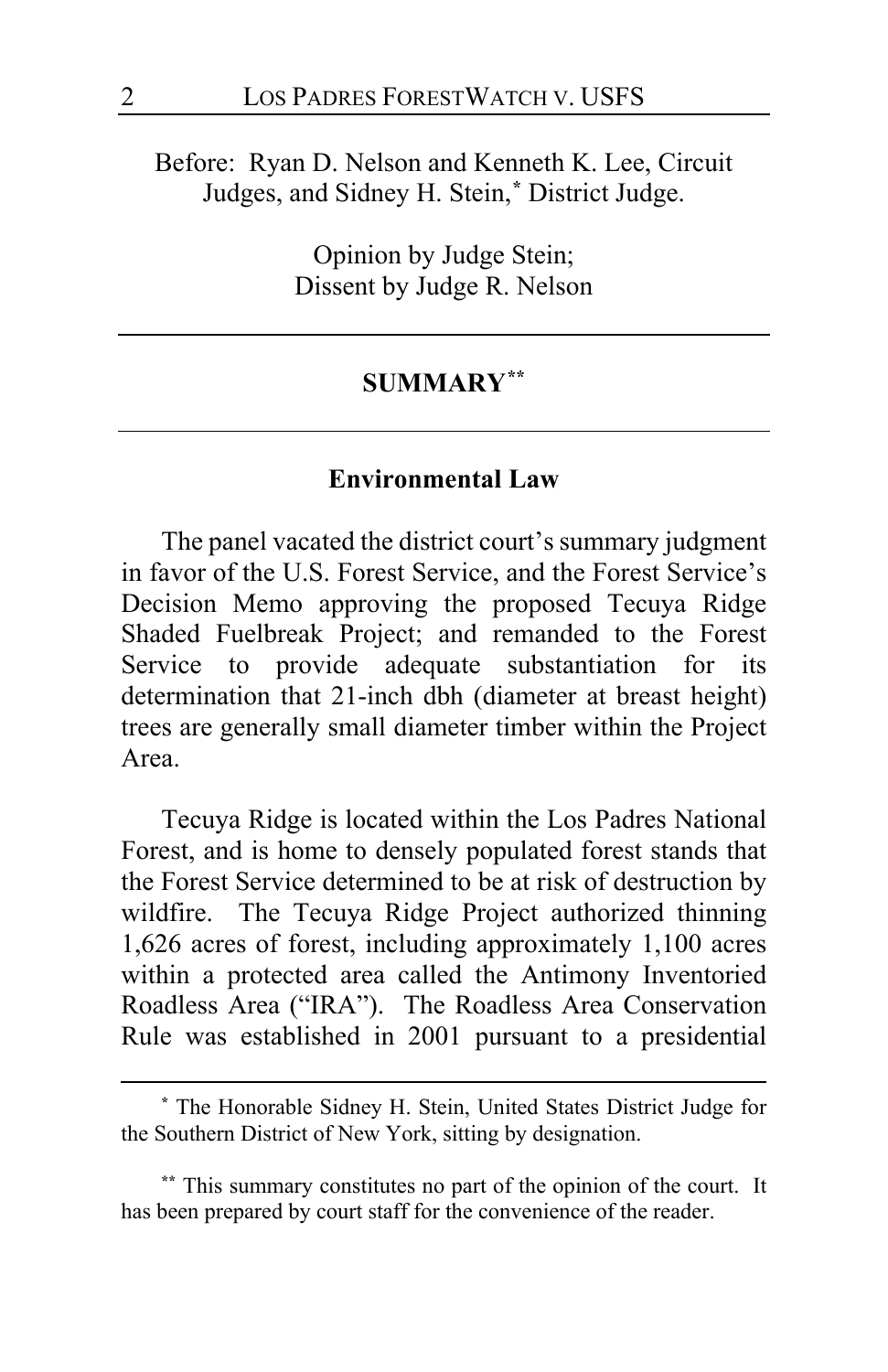directive to initiate a nationwide plan to protect inventoried and uninventoried roadless areas within national forests. Generally, timber cutting, sale or removal in areas like the Antimony IRA are prohibited by the Roadless Area Conservation Rule. The Rule provides for some exceptions.

The panel held that the Forest Service's conclusion that the Tecuya Ridge Project was consistent with the Roadless Area Conservation Rule was arbitrary and capricious. The panel held that the Forest Service's determination that 21 inch dbh trees were "generally small timber" was arbitrary and capricious. The panel found no record evidence to support this determination. In addition, the Forest Service failed to articulate a satisfactory explanation – in the administrative record, in briefing, and at oral argument – for its determination that the 21-inch dbh trees in the Project area were "generally small" within the meaning of the Roadless Rule. Because the panel could not discern how the Forest Service arrived at the 21-inch dbh number, the panel remanded for the Forest Service to substantiate its conclusion that 21-inch dbh trees are "generally small" within the project area, consistent with the Roadless Rule.

The panel held that the Forest Service's determination that the Project will "maintain or improve" the Antimony Roadless Area's characteristics was not arbitrary and capricious. The Forest Service met its obligations under *Motor Vehicle Mfrs. Ass'n v. State Farm Mut. Auto Ins. Co.*, 463 U.S. 29, 43 (1983), to articulate a satisfactory explanation for its action.

The panel held that the Forest Service's decision to "categorically exclude" the Tecuya Ridge Project from review in an environmental assessment or environmental impact statement, pursuant to the National Environmental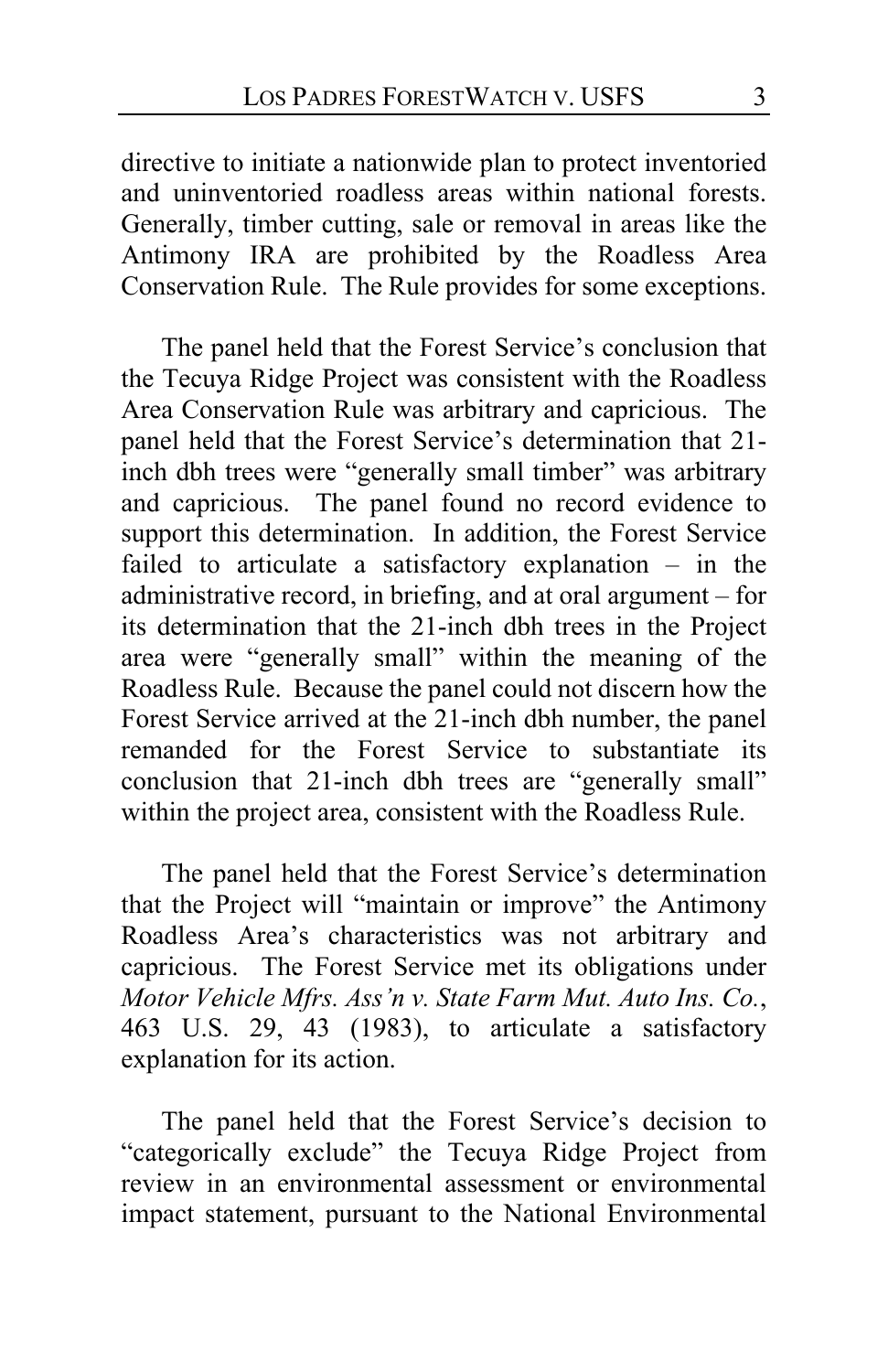Policy Act ("NEPA"), was not arbitrary and capricious. First, the Forest Service's determination that Categorical Exclusion 6 ("CE-6") applied to the Project was not arbitrary and capricious. Second, the Forest Service's determination that no extraordinary circumstances prevented its application of CE-6 to the Project was not arbitrary and capricious. Consistent with 36 C.F.R. § 220.6, the Forest Service analyzed each resource condition – that should be considered in determining whether there were extraordinary circumstances related to the proposed action – and determined that the Project would have "no significant impact" on each. In addition, the Forest Service's decision to locate the Project in the "wildland zone" instead of the "threat zone" was not arbitrary and capricious because the Forest Service substantiated its decision with evidence in the record.

Judge R. Nelson dissented. He agreed with Sections I.B and II of the majority opinion. He wrote, however, that the majority wrongly held that the Forest Service's determination that 21-inch dbh trees are "small diameter" was arbitrary or capricious under the Administrative Procedure Act. He would deny the petition for review.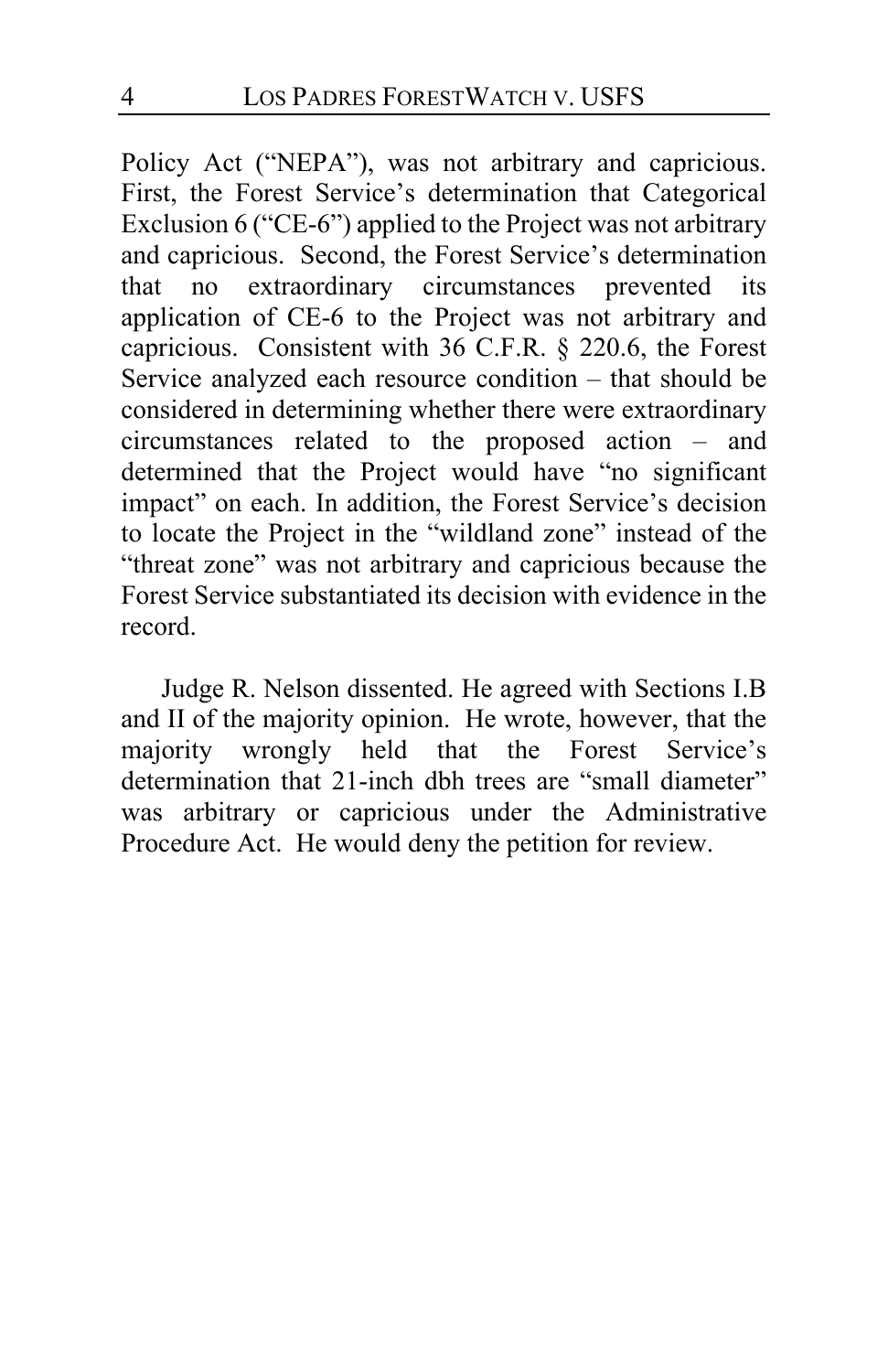# **COUNSEL**

Justin Augustine (argued), Law Office of Justin Augustine, Oakland, California; Brian Segee, Center for Biological Diversity, Los Angeles, California; for Plaintiffs-Appellants.

Jeffrey S. Beelaert (argued), Bridget K. McNeil, and Sean C. Duffy, Attorneys; Jean E. Williams, Acting Assistant Attorney General; United States Department of Justice, Environment and Natural Resources Division, Washington, D.C.; for Defendants-Appellees.

Lawson E. Fite (argued) and Sara Ghafouri, American Forest Resource Council, Portland, Oregon, for Intervenor-Defendants-Appellees.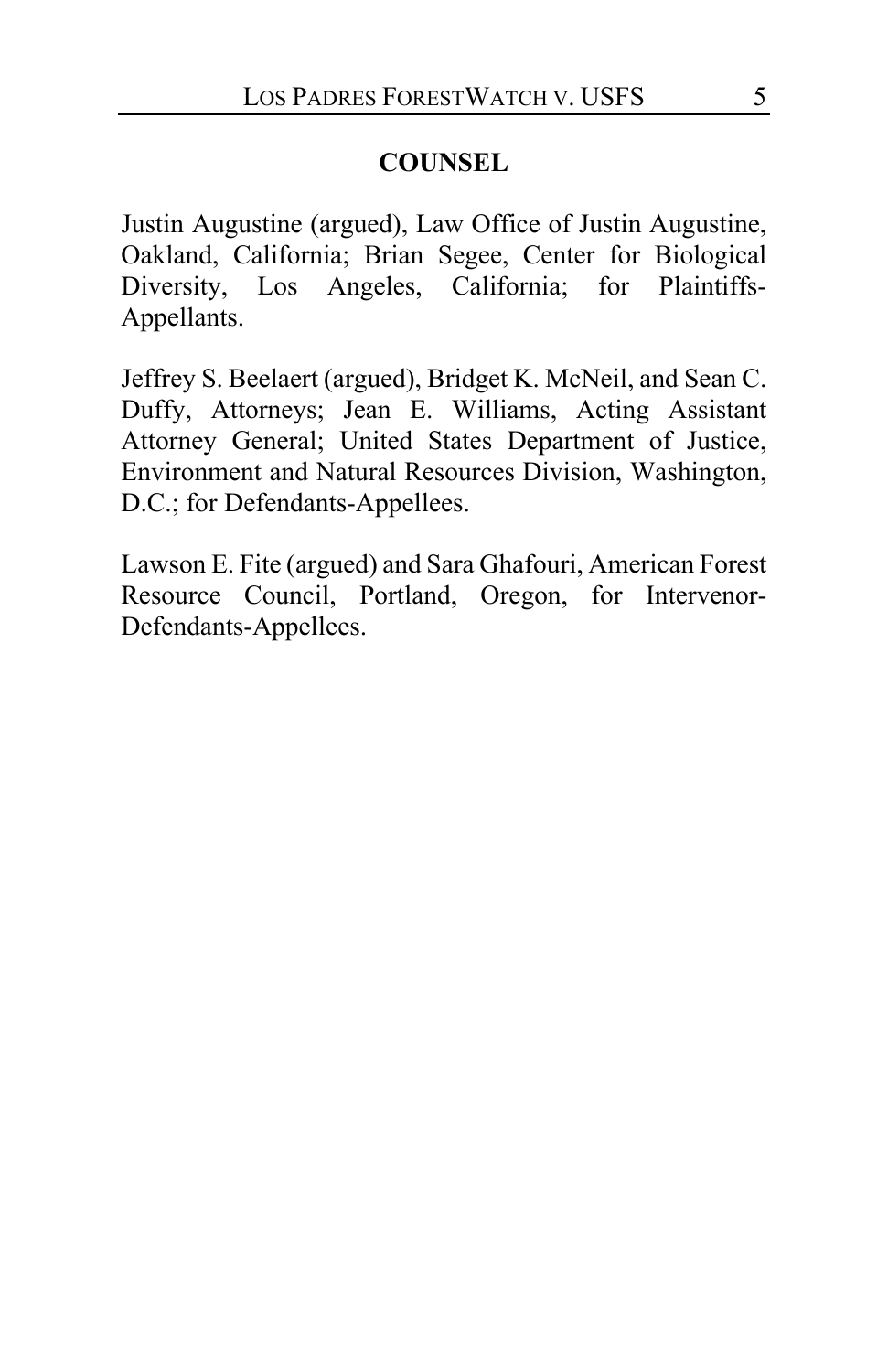#### **OPINION**

STEIN, District Judge:

<span id="page-5-2"></span>The Tecuya Ridge, part of the San Emigdio Mountain range, rises up from the Los Padres National Forest and overlooks the mountain communities of Lebec, Frazier Park, Lake of the Woods, Pine Mountain Club, and Pinon Pines Estates. The Ridge falls within the Mt. Pinos Place Management Area, an environment forested with old-growth trees, including Singleleaf pinyon-California juniper and Montane conifer. The area provides habitat for the California condor, the California spotted owl, and the northern goshawk and affords a scenic backdrop to the mountain communities nestled within it. But because the Tecuya Ridge is home to densely populated forest stands,**[1](#page-5-0)** the Forest Service has determined that both the forest and the adjacent mountain communities are at risk of destruction by wildfire. To address this risk, the Forest Service proposed the Tecuya Ridge Shaded Fuelbreak Project (the "Project") in March 2018. The Project aims to create a fuelbreak, a "wide strip or block of land on which the native or preexisting vegetation has been permanently modified so that fires burning into it can be more readily extinguished,"**[2](#page-5-1)** running roughly in a jagged line along the Tecuya Ridge.

<span id="page-5-0"></span><sup>&</sup>lt;sup>1</sup> A "stand" is a "contiguous group of trees sufficiently uniform in age class distribution, composition, and structure, and growing on a site of sufficiently uniform quality, to be a distinguishable unit." *Reforestation Glossary*, U.S. Forest Serv., https://www.fs.fed.us/restora tion/reforestation/glossary.shtml.

<span id="page-5-1"></span>**<sup>2</sup>** U.S. Dep't of Agric., U.S. Forest Serv., *Land Management Plan: Part 3 Design Criteria for the Southern California National Forests* 96 (2005).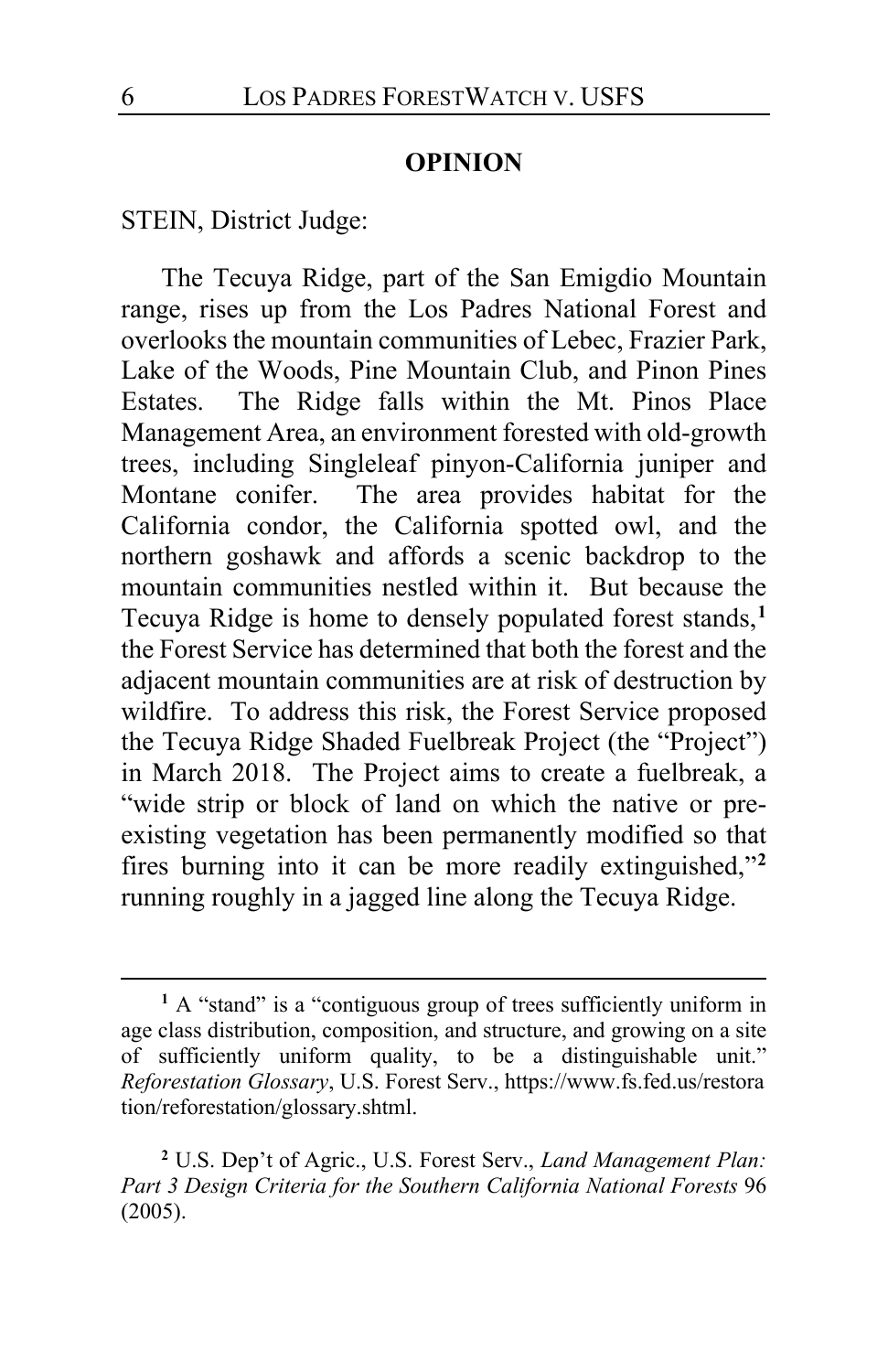In April 2019, Los Padres Forest Supervisor Kevin Elliot published a Decision Memo approving the Project. Appellants Los Padres ForestWatch, Center for Biological Diversity, and Earth Island Institute filed a complaint challenging this decision on two grounds: that the Forest Service's approval of the project violates the National Environmental Policy Act of 1969 ("NEPA"), and that the Project authorizes logging large diameter trees in violation of the Roadless Area Conservation Rule. The parties filed cross-motions for summary judgment. The district court granted Appellee's motion for summary judgment and denied Appellants' motion for summary judgment. Appellants filed a timely notice of appeal on August 20, 2020.

Because the Forest Service has failed to explain how its decision to approve the Project complies with the requirements of the Roadless Area Conservation Rule, the Court vacates the district court's decision and the Forest Service's Decision Memo approving the Project and remands this case to the Forest Service to substantiate its conclusions.

### **BACKGROUND**

Since 1998, fifteen wildfires have burned through the Tecuya Ridge. The Forest Service believes that the risk of wildfire in that area remains high because the Tecuya Ridge consists of densely packed forest stands. Overcrowded stands are vulnerable to severe wildfire because they are full of tightly packed forest fuels—combustible forest materials—like shrubs, brush, and tree branches.**[3](#page-6-0)** "Surface"

<span id="page-6-0"></span>**<sup>3</sup>** U.S. Dep't of Agric., U.S. Forest Serv., *Influence of Forest Structure on Wildfire Behavior and the Severity of Its Effects* 1 (2003).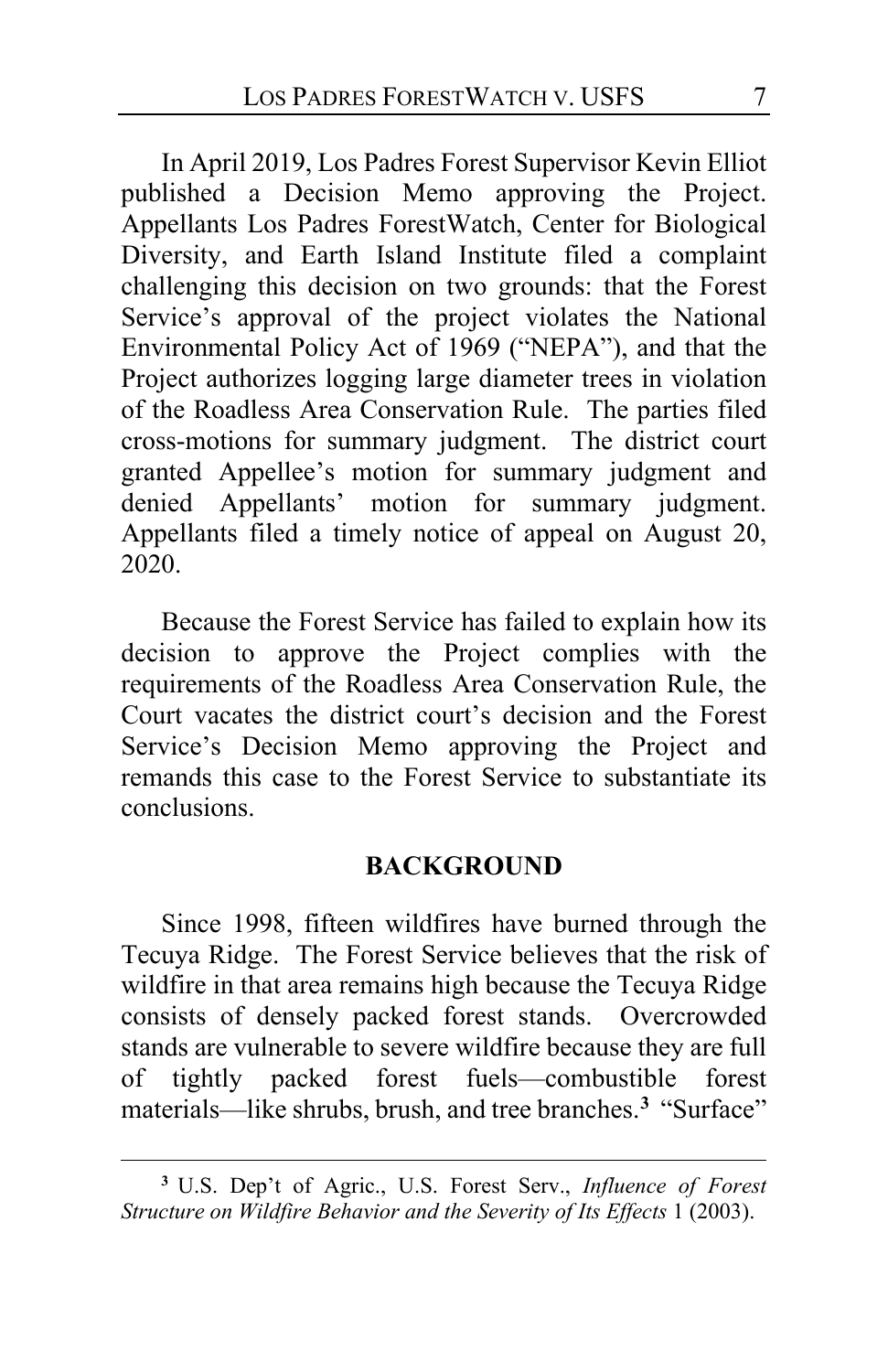fuels lie on the forest floor, while "ladder" fuels allow wildfire to climb from the forest floor to the tree canopies.**[4](#page-7-0)** The Forest Service has determined that surface and ladder fuel loads, dense tree crown cover, continued periods of drought, and the presence of trees ravaged by insects and disease in the Tecuya Ridge pose a risk of a wildfire with the potential to destroy an entire forest stand.

Accordingly, the Forest Service proposed the Tecuya Ridge Shaded Fuelbreak Project in March 2018. The Project Decision Memo explains that the Project aims to create a fuelbreak to "provide safe and effective locations from which to perform fire suppression operations," to "slow the spread of wildland fire," to "reduce the potential for the loss of life, property, and natural resources," and to "increase the forest's resilience to insects and diseases."

To accomplish these goals, the Project authorizes thinning 1,626 acres of forest, including approximately 1,100 acres within a protected area called the Antimony Inventoried Roadless Area ("IRA"). "Thinning," as explained in the Project Decision Memo, means that commercially viable trees will be cut down and mechanically harvested for commercial sale. Smaller trees and shrubs would either be treated by mastication—which means using equipment to grind, chip, or break apart brush and small trees into small pieces, leaving a "mulch" made from wood chips on the forest floor**[5](#page-7-1)** —hand-thinning, or

**<sup>4</sup>** *Id*. at 2–3.

<span id="page-7-1"></span><span id="page-7-0"></span>**<sup>5</sup>** U.S. Dep't of Agric., *Is Mastication Right For Your Site? Science-Based Decision Trees for Forest Managers*, Rocky Mountain Rsch. Station Sci. You Can Use Bull., Nov. 2020, at 1, *available at*  https://www.fs.usda.gov/rmrs/sites/default/files/documents/SYCU\_Is\_ Mastication Right for Your Site.pdf.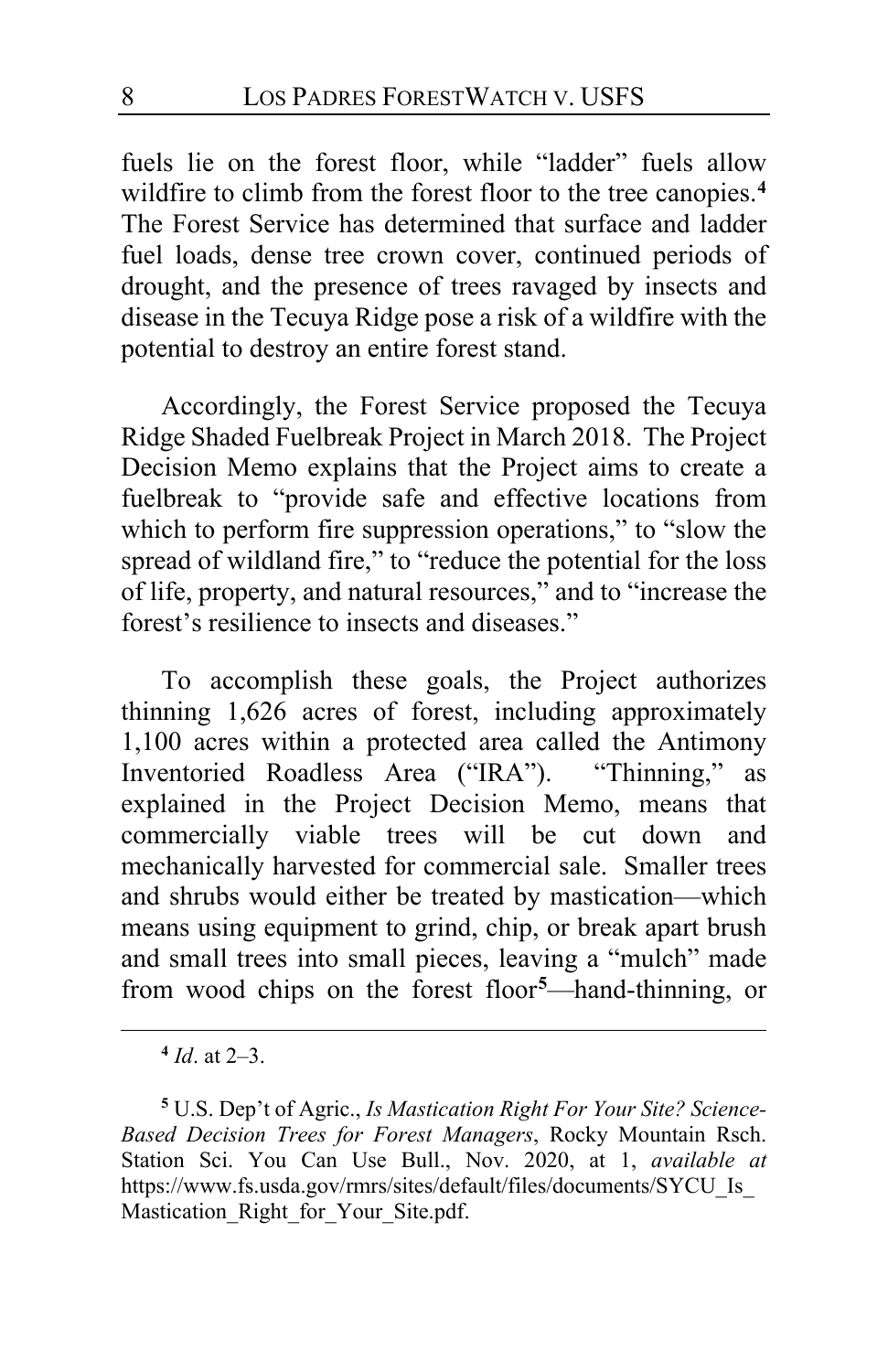pruning. Any fuels created by these activities would be scattered or piled by hand on the forest floor and burned. The vast majority of the trees targeted for treatment will be commercially logged and sold.

On March 13, 2018, the Forest Service issued a Project Proposal for the Tecuya Ridge Shaded Fuelbreak Project and a letter soliciting public comment on the proposal. Between April 2018 and April 2019, Appellants and other interested parties submitted comments to the Forest Service, raising concerns, among others, that the Project violated 1) NEPA by authorizing the sale of commercial wood products pursuant to a categorical exclusion, and 2) the Roadless Area Conservation Rule by authorizing commercial logging in the Antimony IRA.

In April 2019, Los Padres Forest Supervisor Kevin Elliot published a Decision Memo approving the Project. The Decision Memo explained that the Forest Service had considered the public's concern regarding "impacts to wildlife, the Antimony IRA, and the commercial sale of timber and other wood products" but had determined that the Project would not "imperil species of concern."

Appellants filed a complaint challenging the Forest Service's decision to approve the Project on the grounds that the decision violated the Roadless Area Conservation Rule and NEPA. The district court granted Appellee's motion for summary judgment and denied Appellants' motion for summary judgment on August 20, 2020. This appeal followed.**[6](#page-8-0)**

<span id="page-8-0"></span>**<sup>6</sup>** Appellants assert they have associational standing to bring this suit. Appellees have not contested this. Nevertheless, Appellants have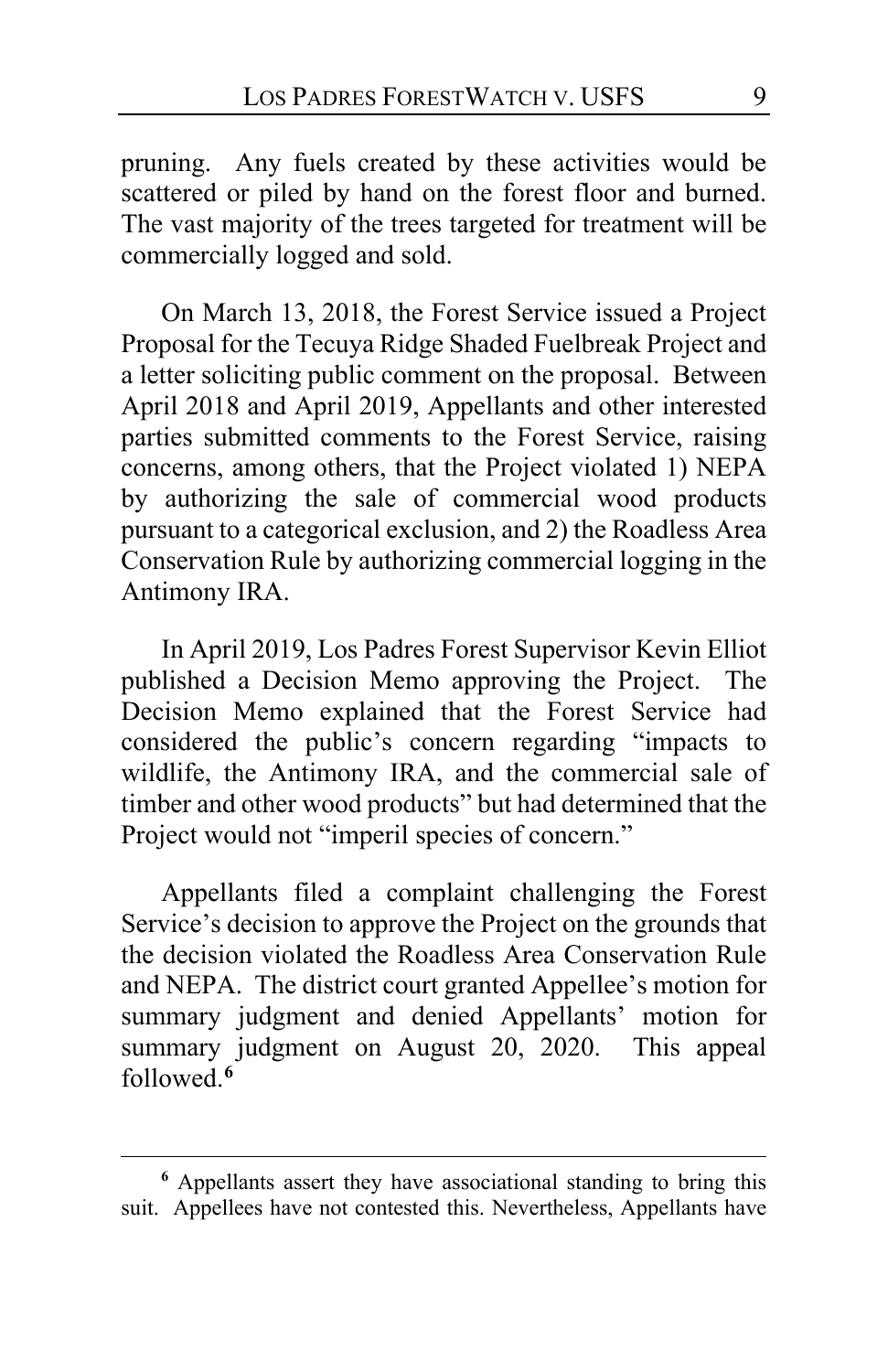#### **STANDARD OF REVIEW**

Appellate courts "review a grant of summary judgment de novo." *Gardner v. U.S. Bureau of Land Mgmt.*, 638 F.3d 1217, 1220 (9th Cir. 2011) (citing *Swanson v. U.S. Forest Serv.*, 87 F.3d 339, 343 (9th Cir. 1996)).

Courts review agency decisions under NEPA and the Roadless Area Conservation Rule under the standards set out in the Administrative Procedure Act ("APA"), and "must set aside agency action found to be arbitrary, capricious, an abuse of discretion, or otherwise not in accordance with law." *Idaho Sporting Cong., Inc. v. Rittenhouse*, 305 F.3d 957, 964 (9th Cir. 2002) (citing 5 U.S.C. § 706).

### **ANALYSIS**

# **I. The Forest Service's Conclusion that the Tecuya Ridge Project Is Consistent with the Roadless Area Conservation Rule Is Arbitrary and Capricious.**

The Roadless Area Conservation Rule was established in 2001**[7](#page-9-0)** pursuant to a presidential directive to "initiate a

<span id="page-9-0"></span>**<sup>7</sup>** The 2001 Roadless Rule has a somewhat complex history. The rule was enjoined before it went into effect, and the Forest Service promulgated an alternative rule, *see* Special Areas; State Petitions for Inventoried Roadless Area Management, 70 Fed. Reg. 25,654**–**55 (May

associational standing—the right to bring a suit on behalf of their members—because their "members would have standing to sue in their own right, the interests at stake are germane to the organization's purpose, and neither the claim asserted nor the relief requested requires individual members' participation in the lawsuit." *Friends of the Earth, Inc. v. Laidlaw Env'tl Servs. (TOC), Inc.*, 528 U.S. 167, 169 (2000) (citing *Hunt v. Wash. State Apple Advert. Comm'n*, 432 U.S. 333, 343 (1977)).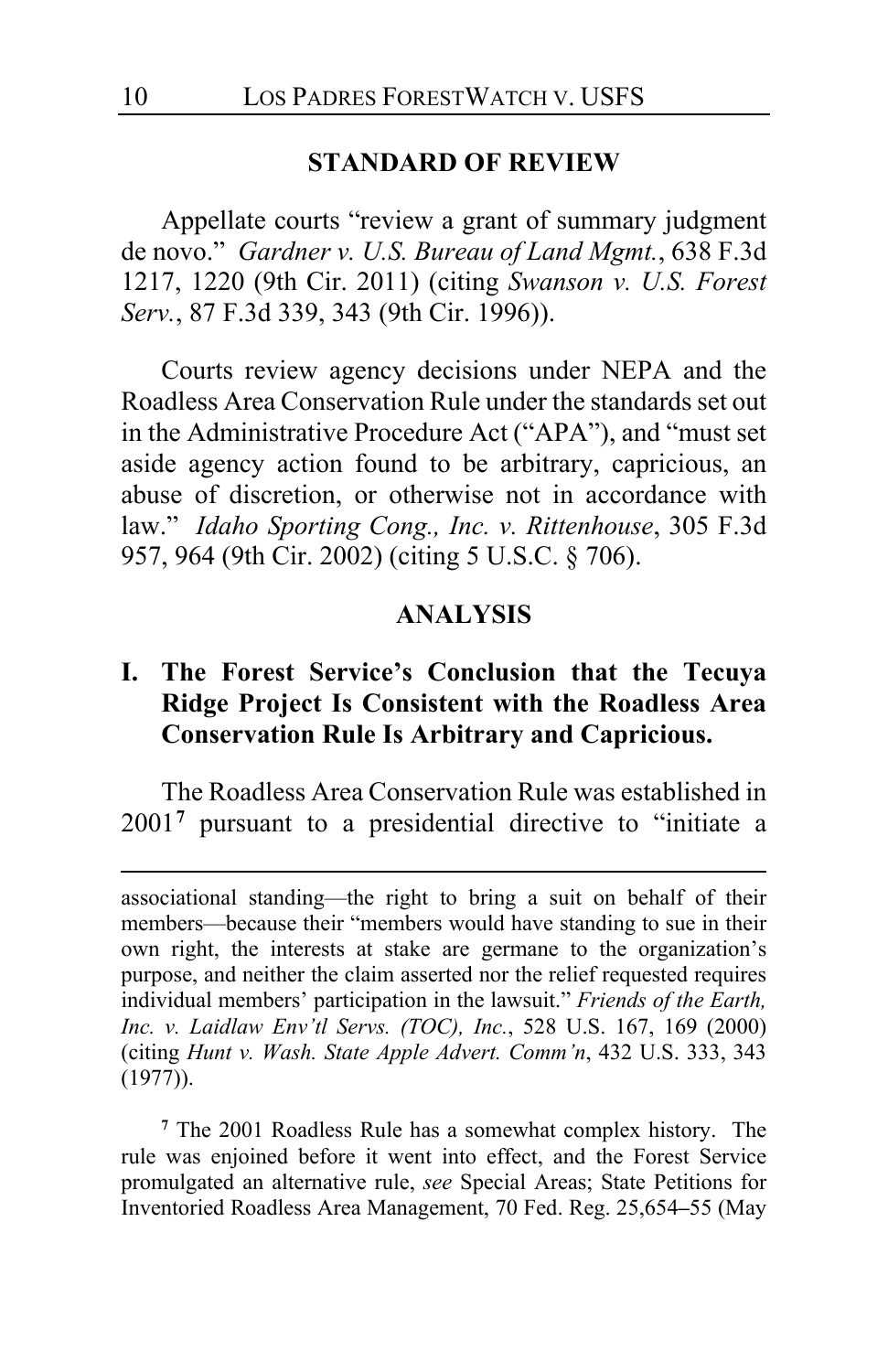nationwide plan to protect inventoried and uninventoried roadless areas" within national forests. *Kootenai Tribe of Idaho v. Veneman*, 313 F.3d 1094, 1105 (9th Cir. 2002). In promulgating the rule, the Forest Service identified 58.5 million acres of "inventoried roadless areas," including the Antimony IRA. *See id*.

An "Inventoried Roadless Area" ("IRA") is an area that "provide[s] large, relatively undisturbed landscapes that are important to biological diversity and the long-term survival of many at risk species." Special Areas; Roadless Area Conservation, 66 Fed. Reg. 3,244, 3,245 (Jan. 12, 2001); *see also* 36 C.F.R. § 294.11. The Antimony IRA, forested with pinyon pine, other conifers, and sagebrush, spans nearly 40,513 acres across the San Emigdio Mountain range. Twenty-four miles long and three miles wide, it lies both north of and adjacent to the San Andreas Rift Zone. The ridge tops of Antimony provide expansive views of the southern San Joaquin Valley. The Antimony IRA also provides habitat for California condors, which, according to the Final Supplemental Environmental Impact Statement for the Southern California National Forests Land Management Plan Amendment, use the area "extensively for travel and roosting as they soar on uplifted winds along the southern boundary of the San Joaquin Valley."

The Project authorizes thinning, including commercial thinning, of approximately 1,100 acres of forest within the Antimony IRA. Generally, timber cutting, sale, or removal

<sup>13, 2005),</sup> which is still codified at 36 C.F.R. § 294. However, the Ninth Circuit affirmed the judgment of a district court setting aside the alternative rule, and reinstating the original 2001 rule, in 2009. *See California ex rel. Lockyer v. U.S. Dep't of Agric.*, 575 F. 3d 999, 1021 (9th Cir. 2009). The version of the Rule at issue in this case is the original 2001 version.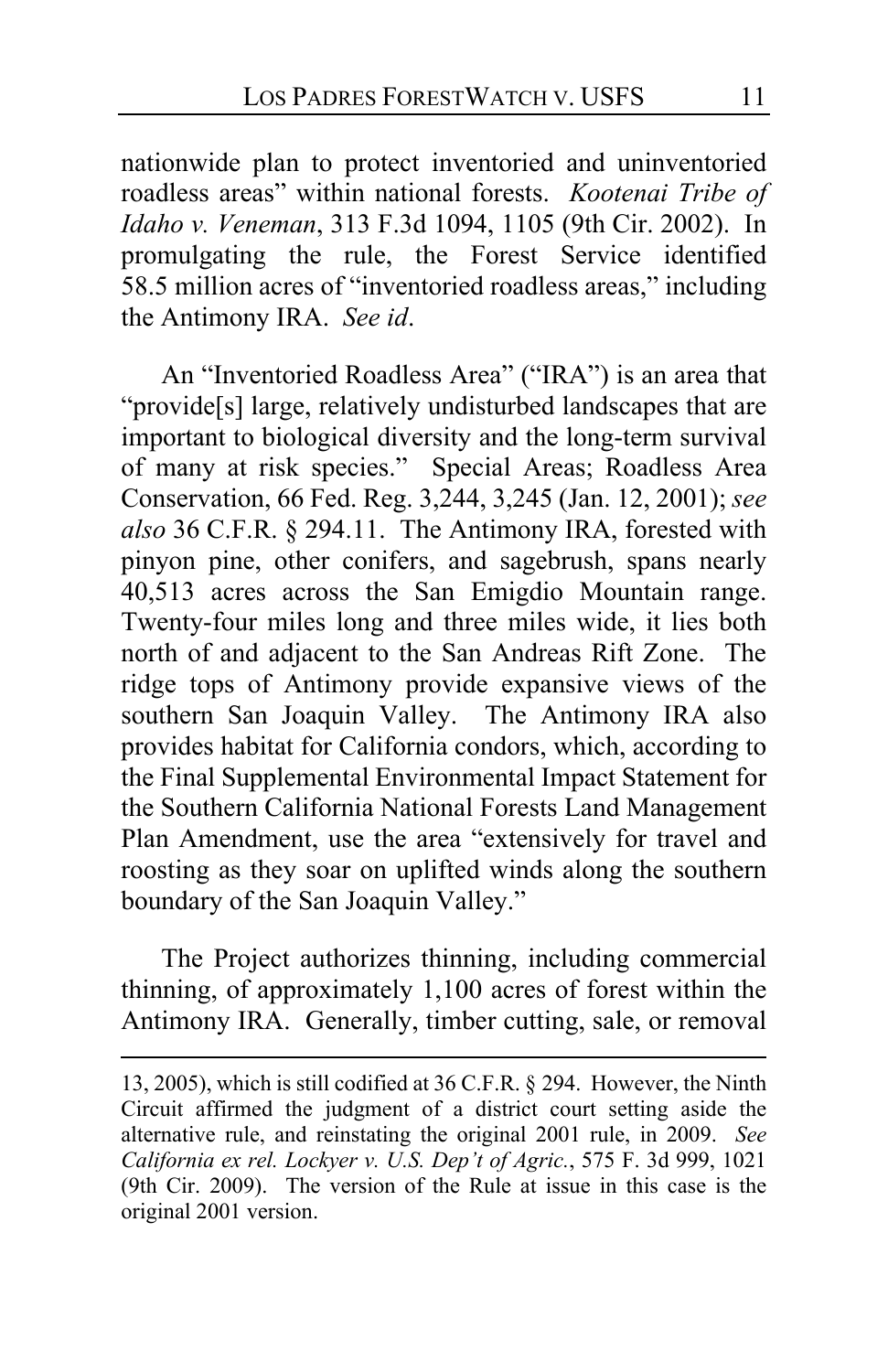in areas like the Antimony IRA are prohibited by the Roadless Area Conservation Rule because those activities "have the greatest likelihood of altering and fragmenting landscapes, resulting in immediate, long-term loss of roadless area values and characteristics." Special Areas; Roadless Area Conservation, 66 Fed. Reg. at 3,244. But the Rule provides for some exceptions. For instance, "[t]imber may be cut, sold, or removed in inventoried roadless areas" if the Responsible Official determines:

- (1) The cutting, sale, or removal of generally small diameter timber is needed for one of the following purposes and will maintain or improve one or more of the roadless area characteristics as defined in § 294.11.
	- (i) To improve threatened, endangered, proposed, or sensitive species habitat; or
	- (ii) To maintain or restore the characteristics of ecosystem composition and structure, such as to reduce the risk of uncharacteristic wildfire effects, within the range of variability that would be expected to occur under natural disturbance regimes of the current climatic period[.]

36 C.F.R. § 294.13.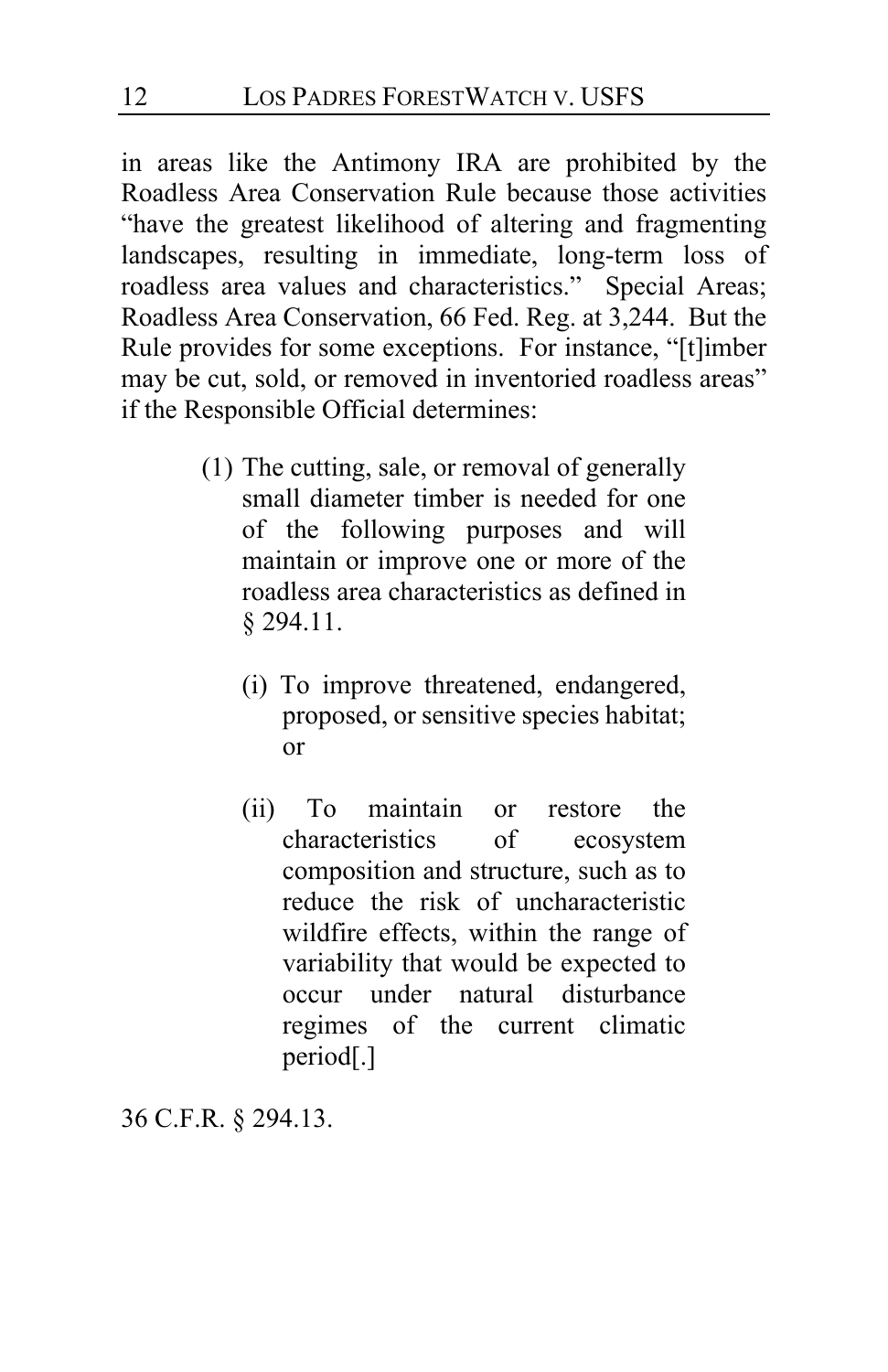The rule defines "roadless area characteristics" as "[r]esources or features that are often present in and characterize inventoried roadless areas," including:

- (1) High quality or undisturbed soil, water, and air;
- (2) Sources of public drinking water;
- (3) Diversity of plant and animal communities;
- (4) Habitat for threatened, endangered, proposed, candidate, and sensitive species and for those species dependent on large, undisturbed areas of land;
- (5) Primitive, semi-primitive non-motorized and semi-primitive motorized classes of dispersed recreation;
- (6) Reference landscapes;
- (7) Natural appearing landscapes with high scenic quality;
- (8) Traditional cultural properties and sacred sites; and
- (9) Other locally identified unique characteristics.

36 C.F.R. § 294.11.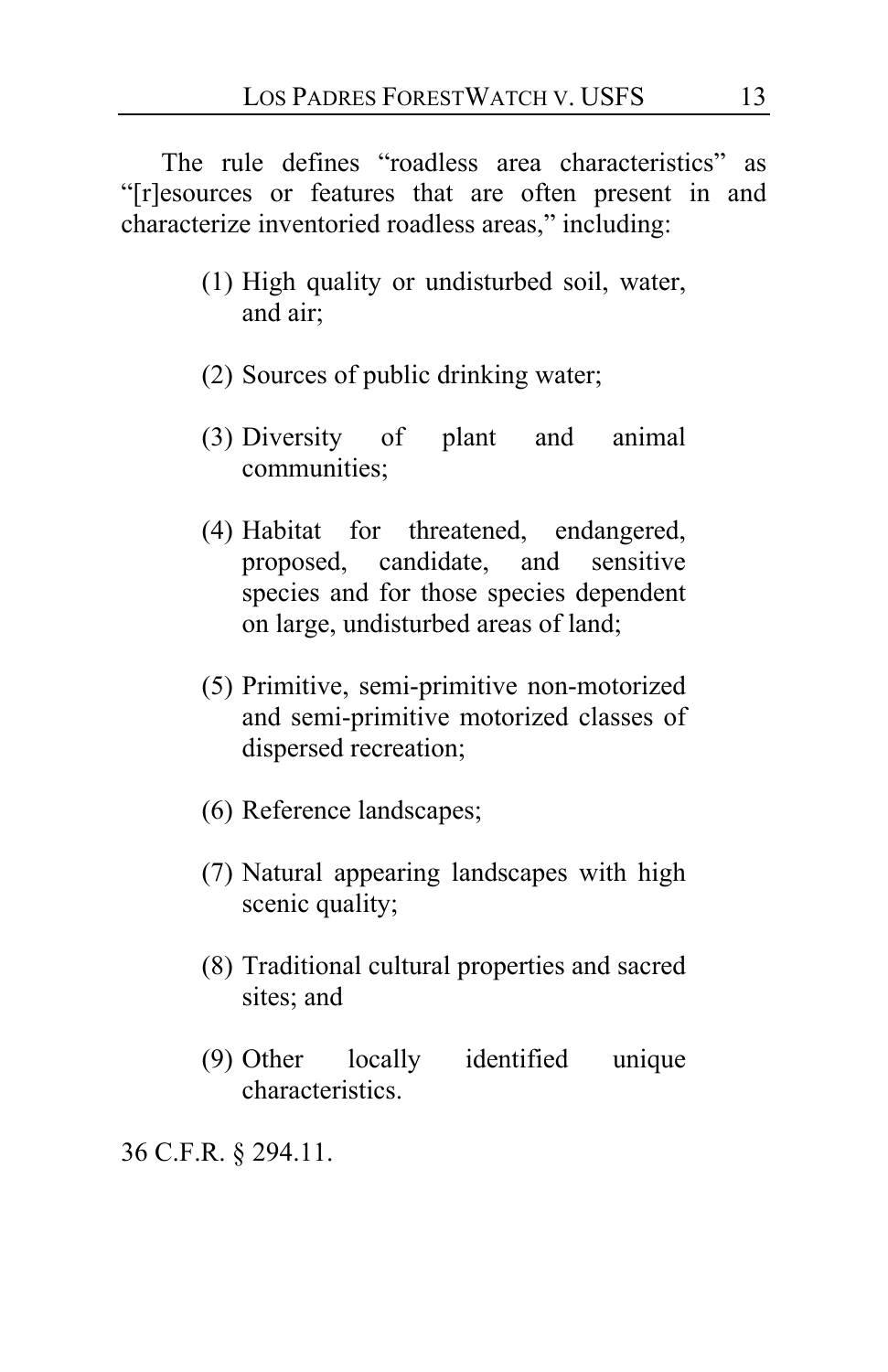Thus, "[w]hether the [Forest] Service may harvest timber in an inventoried roadless area is a three-step inquiry." *All. for the Wild Rockies v. Krueger*, 950 F. Supp. 2d 1196, 1214 (D. Mont. 2013), *aff'd sub nom. All. for the Wild Rockies v. Christensen*, 663 F. App'x 515 (9th Cir. 2016). "First, the timber to be harvested must be 'generally small diameter.' Second, the harvest must be needed for one of two listed purposes [as defined in 36 C.F.R. § 294.13]. Third, the harvest must maintain or improve one or more of the roadless area characteristics as defined in § 294.11." *Id*.

The Forest Service concluded that the Project complies with the Roadless Rule because it seeks to reduce the risk of uncharacteristic wildfire effects, a purpose specifically identified in 36 C.F.R. § 294.13, may be needed for recovery or conservation of threatened, endangered, proposed, or sensitive species, a roadless area characteristic identified in 36 C.F.R. § 294.11, and removes generally smaller trees with a diameter of less than 21 inches at breast height ("dbh") within the Antimony IRA. Appellants, however, argue that the Forest Service has failed to substantiate its assertion that trees measuring 21-inches dbh are "generally small diameter timber" or explain how the Project will maintain or improve one of the "roadless area characteristics" listed in 36 C.F.R. § 294.11.

<span id="page-13-0"></span>The Court disagrees with Appellants on the latter contention and finds that the Forest Service has adequately explained its determination that the Project will maintain or improve one of the roadless area characteristics listed in 36 C.F.R. § 294.11. For instance, the fourth characteristic covers the "[h]abitat for threatened, endangered, proposed, candidate, and sensitive species" and the Forest Service's Decision Memo finds that "[t]he project would benefit California condors by treating fuels to help prevent large,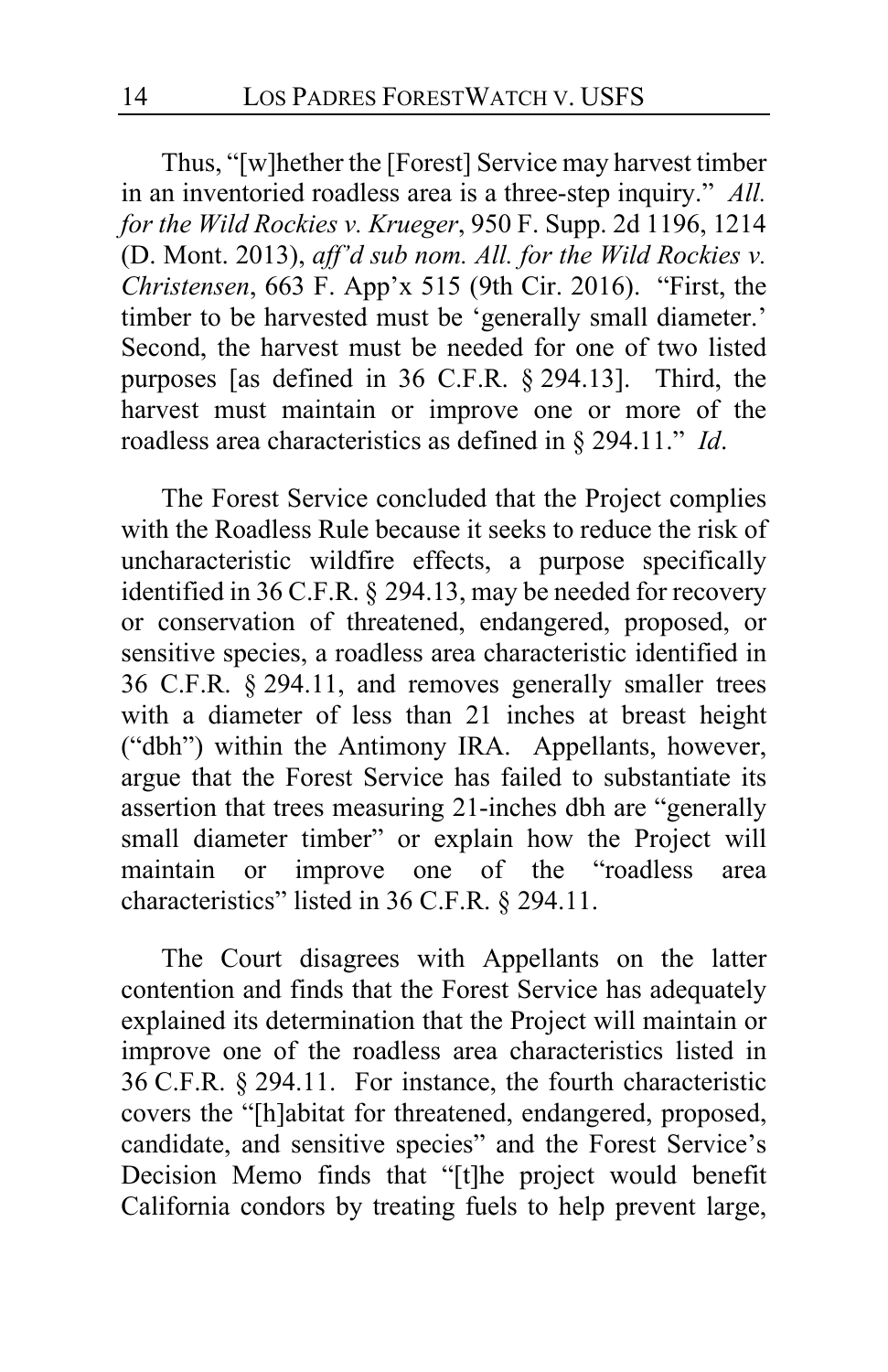high intensity stand replacement wildland fire that could eliminate roosting habitat over a larger area."

But because the Forest Service has indeed failed to explain its determination that 21-inch dbh trees are "generally small diameter timber" within the meaning of the Roadless Rule, its decision to approve the Project was arbitrary and capricious.

### **A. The Forest Service's Determination that 21-inch dbh Trees Are "Generally Small Diameter Timber" Is Arbitrary and Capricious.**

<span id="page-14-0"></span>"The intent of the [Roadless Area Conservation Rule] is to limit the cutting, sale, or removal of timber to those areas that have become overgrown with smaller diameter trees." Special Areas; Roadless Area Conservation, 66 Fed. Reg. at 3,257. In promulgating the Rule, the Forest Service specifically chose not to define "what constitutes 'generally small diameter timber'" because "[s]uch determinations are best made through project specific or land and resource management plan NEPA analyses," as guided by certain ecological considerations. *Id*.

Risk of fire is one of these considerations. The Forest Service noted that "areas that have become overgrown with shrubs and smaller diameter trees creating a fuel profile that acts as a 'fire ladder' to the crowns of the dominant overstory trees may benefit ecologically from thinning treatments that cut and remove such vegetation." *Id*. The notice of adoption of the final version of the Rule specifically explains that "[t]hinning of small diameter trees, for example, that became established as the result of missed fire return intervals due to fire suppression and the condition of which greatly increases the likelihood of uncharacteristic wildfire effects," is permissible under the Rule. *Id.*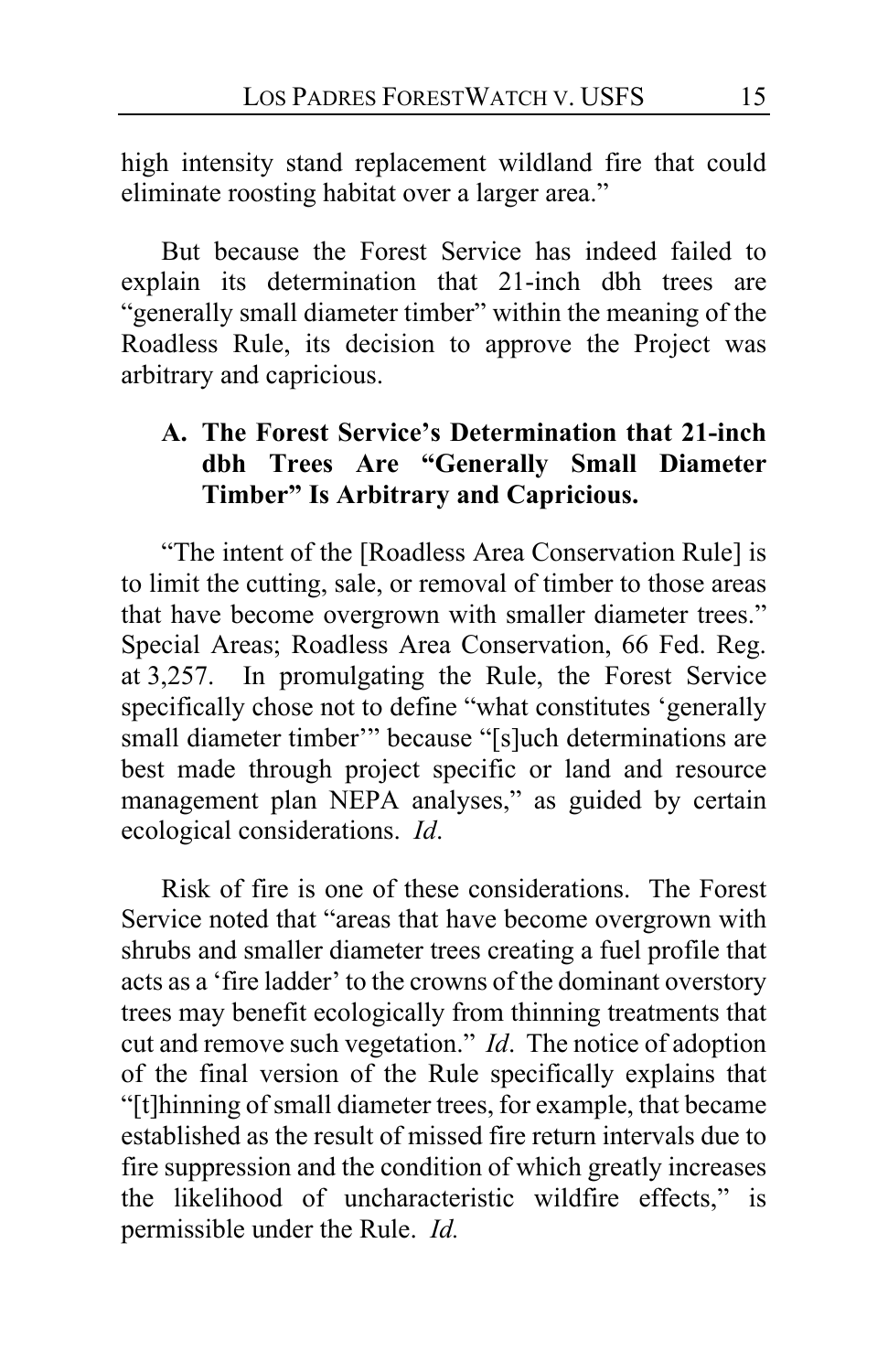<span id="page-15-0"></span>The Project permits mechanical thinning of trees less than 21-inches dbh inside the Antimony IRA to prevent uncharacteristic wildfire effects. The Forest Service contends that trees less than 21-inches dbh are "generally small diameter timber" consistent with 36 C.F.R. § 294.13. But the Court finds no evidence in the record to support the Forest Service's determination.

An agency must "articulate a satisfactory explanation for its action including a 'rational connection between the facts found and the choice made.'" *Motor Vehicle Mfrs. Ass'n v. State Farm Mut. Auto. Ins. Co.*, 463 U.S. 29, 43 (1983) (quoting *Burlington Truck Lines v. United States*, 371 U.S. 156, 168 (1962)). "Even when an agency explains its decision with 'less than ideal clarity,' a reviewing court will not upset the decision on that account 'if the agency's path may reasonably be discerned.'" *Alaska Dep't of Env'tl Conservation v. EPA*, 540 U.S. 461, 497 (2004) (quoting *Bowman Transp., Inc. v. Arkansas-Best Freight Sys., Inc.*, 419 U.S. 281, 286 (1974)). However, an agency's determination is arbitrary and capricious where it merely provides "generic statements" to support its conclusion in lieu of evidence that it has actually applied its substantive expertise. *Or. Nat. Desert Ass'n v. Rose*, 921 F.3d 1185, 1191 (9th Cir. 2019). The Court "cannot defer to a void." *Or. Nat. Desert Ass'n v. U.S. Forest Serv.*, 957 F.3d 1024, 1035 (9th Cir. 2020) (internal quotation marks omitted) (quoting *Or. Nat. Desert Ass'n v. Bureau of Land Mgmt.*, 625 F.3d 1092, 1121 (9th Cir. 2010)).

<span id="page-15-1"></span>The Forest Service has failed to articulate a satisfactory explanation—in the administrative record, in briefing, and at oral argument—for its determination that the 21-inch dbh trees that inhabit the Project area are "generally small" within the meaning of the Roadless Rule. Problematically,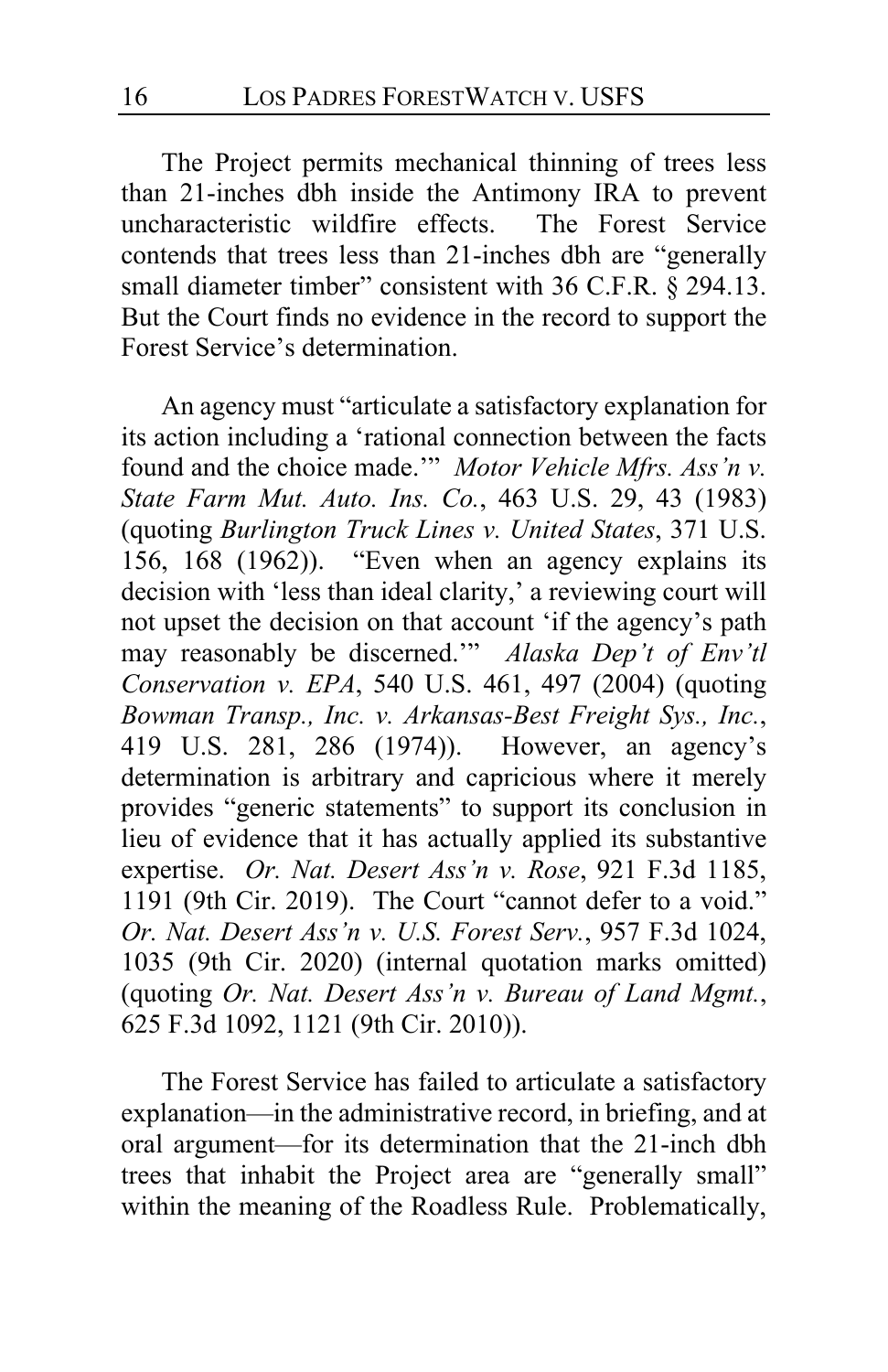<span id="page-16-1"></span>the Forest Service fails to provide evidence of the average or median dbh of the trees within the Tecuya Ridge Project area at all. It is impossible to tell, from the record, which size classes of trees inhabit the Project area and whether 21-inch dbh trees can properly be considered "small" within those classes. Instead, the Decision Memo approving the Project merely contains a bare assertion—with no supporting analysis—that the 21-inch dbh trees are "smaller trees" consistent with the Roadless Area Conservation Rule.

<span id="page-16-0"></span>The Briefing Paper accompanying the Decision Memo, which references the Los Padres Land Management Plan, also fails to provide clarity. The Los Padres Land Management Plan defines large-diameter trees as those of over 24-inches dbh. The Forest Service appears to argue that any tree with a dbh of less than 24 inches can be considered a "generally small diameter tree." But the Court cannot determine why, in the Forest Service's view, the difference between a "generally small" tree and a "large-diameter tree" is merely three inches dbh because the Forest Service has failed to provide any information that would help the Court to do so. Indeed, the Land Management Plan's declaration that 24-inch dbh trees are large-diameter trees leads the Court to conclude that a 21-inch dbh tree is, at best, a medium-sized tree, not a "generally small" tree as contemplated by the Roadless Rule.

Other evidence available in the record tends to confirm that trees of up to 21-inches dbh are not "generally small." In an Environmental Assessment for another nearby project, the Frazier Mountain Project, the Forest Service noted that "larger diameter" trees were those with a dbh greater than ten inches. Although the Forest Service contends that the Frazier Mountain Project Environmental Assessment is irrelevant here because that project thinned timber stands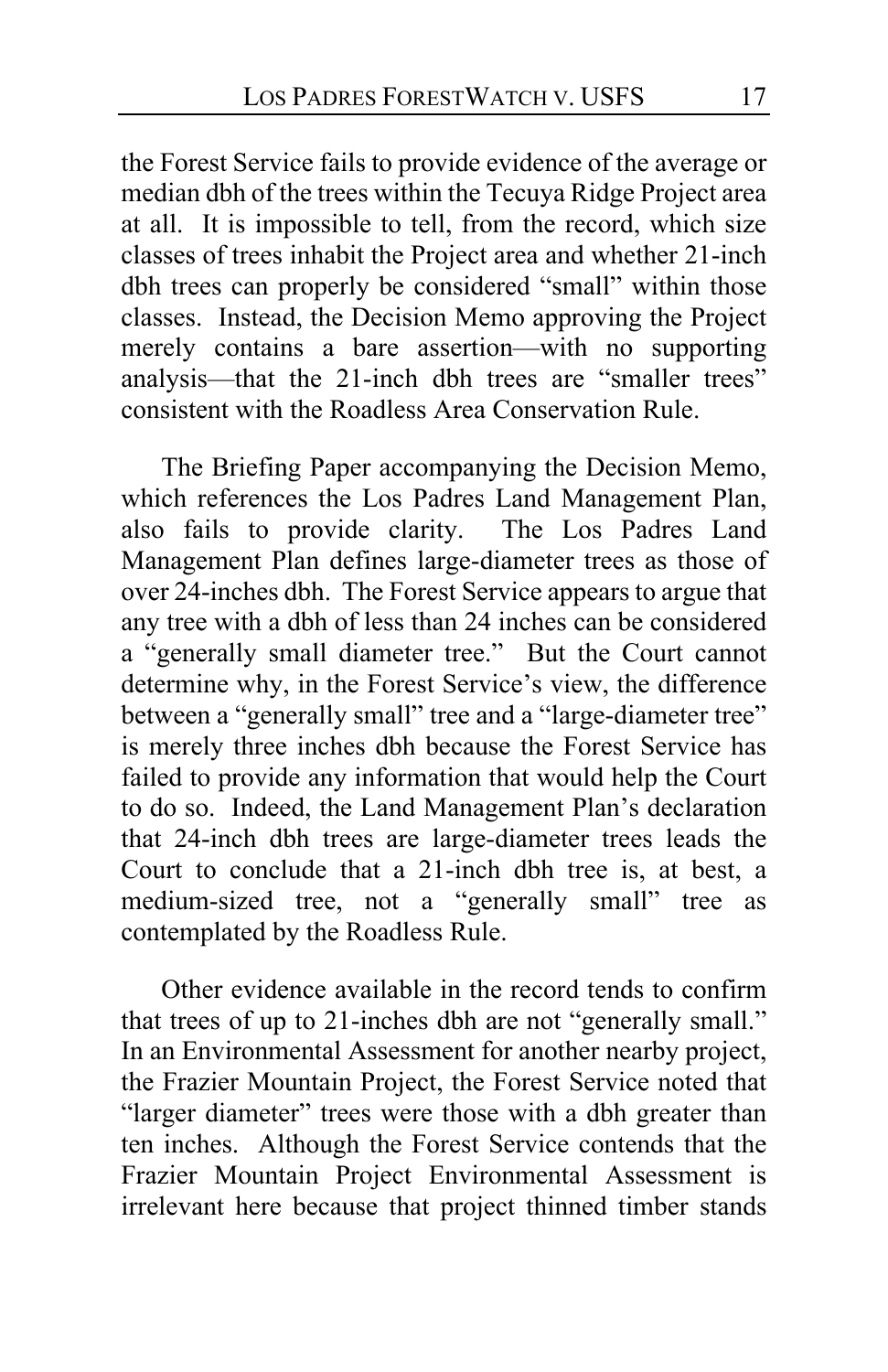<span id="page-17-0"></span>primarily overstocked with different tree species—Jeffrey pine—the Court is not convinced. Jeffrey pine, a type of coniferous tree, is a component of mixed-conifer forests and a type of tree found within the Tecuya Project area. Because the Frazier Project area is located in close proximity with the Tecuya Ridge Project area and likely contains a similar stand composition, the Forest Service has failed to justify its determination that "larger diameter" trees in the Frazier Project area have a dbh greater than ten inches while "small diameter" trees in the Tecuya Ridge Project area have a dbh of up to 21 inches.

Even assuming that the stand composition in the Frazier Mountain Project area differs substantially from the stand composition in the Tecuya Ridge Project area, the Forest Service has failed to provide any data comparing the average dbh of trees within the Frazier Mountain Project area with the average dbh of trees in the Tecuya Ridge Project area to support its conclusion that "small" trees in the Tecuya Ridge are much larger than even the "large" trees on Frazier Mountain. If the Forest Service had shown that trees on Frazier Mountain have a generally smaller dbh on average than the mixed conifer and pinyon-juniper trees on the Tecuya Ridge, the Court might have deferred to its determination that trees of up to 21 dbh in mixed conifer and pinyon-juniper dominated stands in the Project area are properly considered "small." But the Forest Service did not attempt to articulate this explanation or, indeed, provide any information at all on the average dbh of the trees located within the Tecuya Project area.

In attempting to support its determination that the Project Decision Memo complies with the Roadless Rule, the Forest Service notes that the Roadless Rule's definition of generally small timber is "flexible" and allows Forest Service experts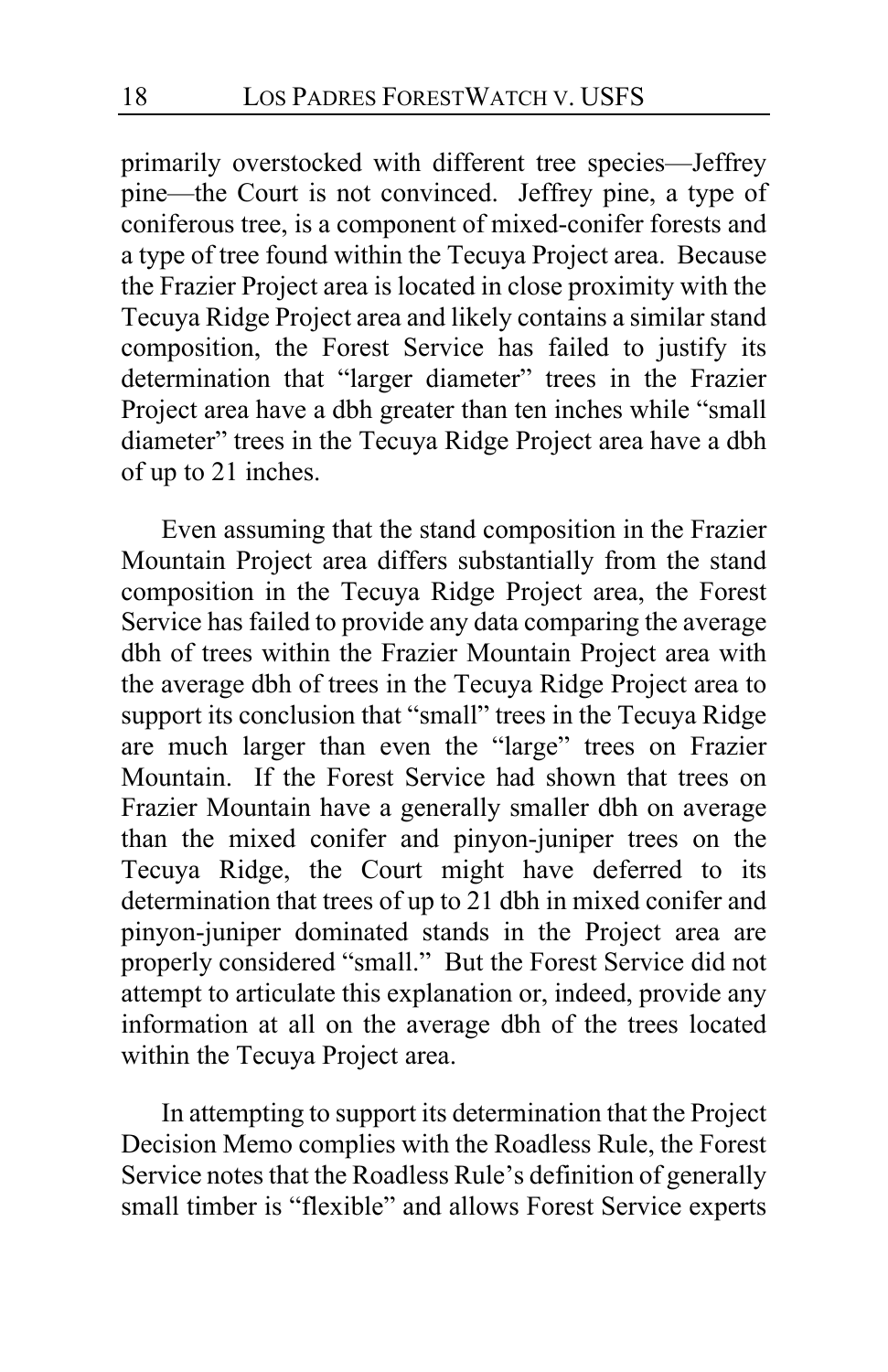to determine what timber is "generally small" based on project-specific goals and ecological considerations. It argues that 21-inch dbh trees must be removed within the Project area to "meet the desired conditions of the proposed [Project] to a 90 percent effective level," and urges the Court defer to its "technical expertise." But although the Forest Service may indeed apply its technical expertise to determine which "generally small" trees pose an uncharacteristically high risk of fire spread and intensity, *see*  Special Areas; Roadless Area Conservation, 66 Fed. Reg. at 3,257, the Forest Service provides no evidence that it has actually performed the technical analysis necessary to identify them.

For instance, the Decision Memo for the Project states that the Forest Service conducted "stand exams" in the project area, "coupled with walk-throughs by Forest professionals and data from other sources," which "confirm that existing stand density and structure put the area at risk from insects and disease, as well as from wildfire." But this proclamation pertains solely to the Forest Service's rationale for the Project—it does not substantiate the Forest Service's determination that 21-inch dbh trees are "generally small" or why 21-inch dbh trees, specifically, are creating the risk of wildfire the Project seeks to ameliorate. In fact, the Forest Service has never explained what a "stand exam" or "walkthrough" entails, and how the data gleaned from those activities helped it to determine that the Project complies with the Roadless Rule. By failing to explain why 21-inch dbh trees are the type of "generally small trees" the Roadless Rule permits the Forest Service to harvest, the Forest Service has failed to show that it has complied with the intent of the Roadless Rule to "limit the cutting, sale, or removal of timber to those areas that have become overgrown with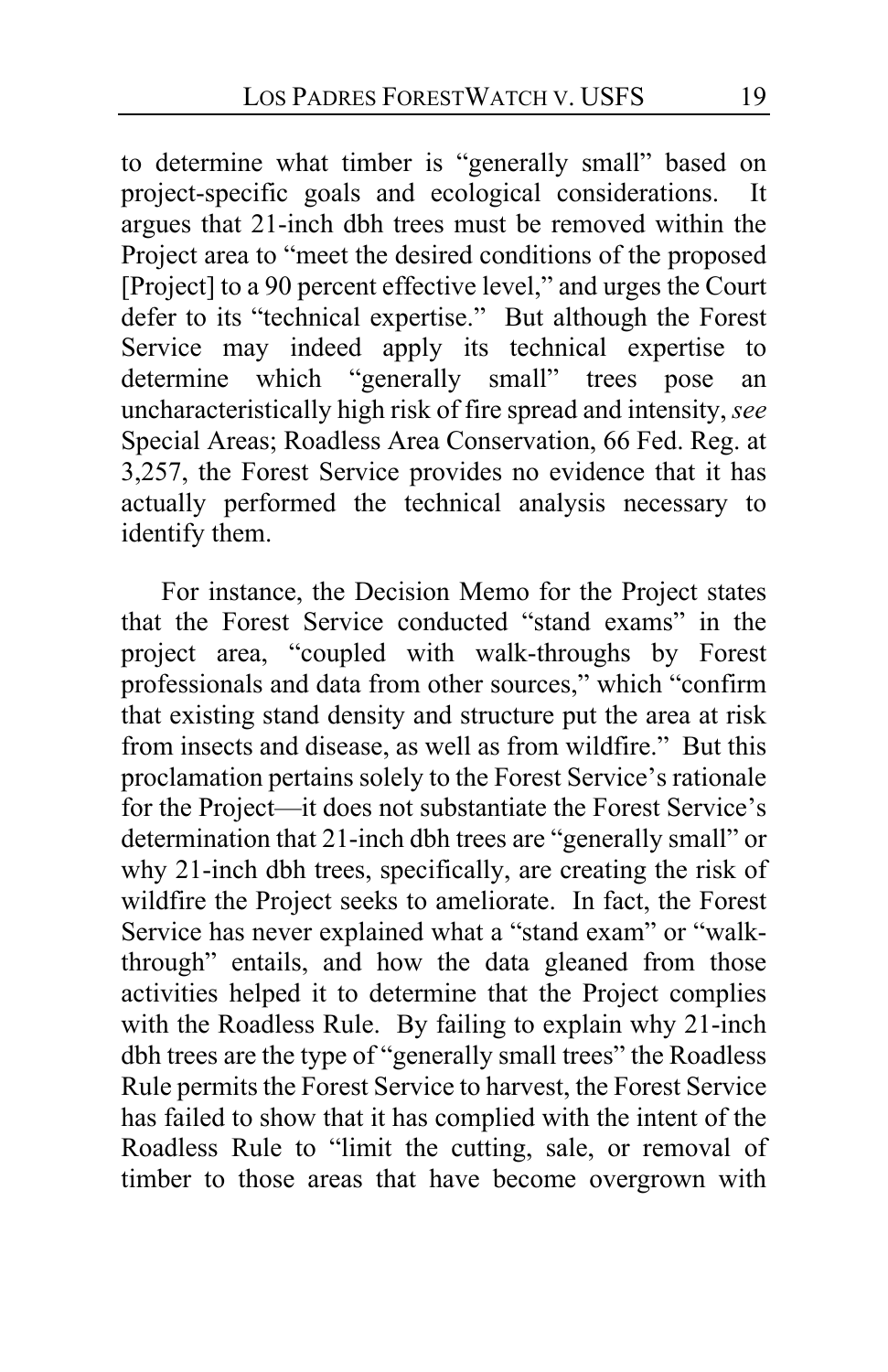smaller diameter trees." Special Areas; Roadless Area Conservation, 66 Fed. Reg. at 3,257.

<span id="page-19-0"></span>To be clear, the Court does not require the Forest Service to undertake any particular method of providing a reasoned explanation for its choice to designate trees of up to 21 inches dbh as "generally small." The United States Supreme Court has continually affirmed that "agencies should be free to fashion their own rules of procedure." *Vermont Yankee Nuclear Power Corp. v. Nat. Res. Def. Council, Inc.*, 435 U.S. 519, 544 (1978). "[A] reviewing court may not, after determining that additional evidence is requisite for adequate review, proceed by dictating to the agency the methods, procedures, and time dimension of the needed inquiry." *Fed. Power Comm'n v. Transcon. Gas Pipe Line Corp.*, 423 U.S. 326, 333 (1976). But where "the decision of the agency 'is not sustainable on the administrative record made, then the . . . decision must be vacated and the matter remanded . . . for further consideration." *Id.* at 331 (quoting *Camp v. Pitts*, 411 U.S. 138, 143 (1973)).

The Forest Service's determination that the Project is consistent with the Roadless Area Conservation Rule is not sustainable on the current administrative record. The Court cannot discern how the Forest Service arrived at the 21-inch dbh number. The Court thus remands this case to the Forest Service to substantiate its conclusion that 21-inch dbh trees are "generally small" within the project area, consistent with the Roadless Rule. *See Blue Mountains Biodiversity Project v. Blackwood*, 161 F.3d 1208, 1214 (9th Cir. 1998) (finding the Forest Service's decision to be arbitrary and capricious where the EA "contain[ed] virtually no references to any material in support of or in opposition to its conclusions").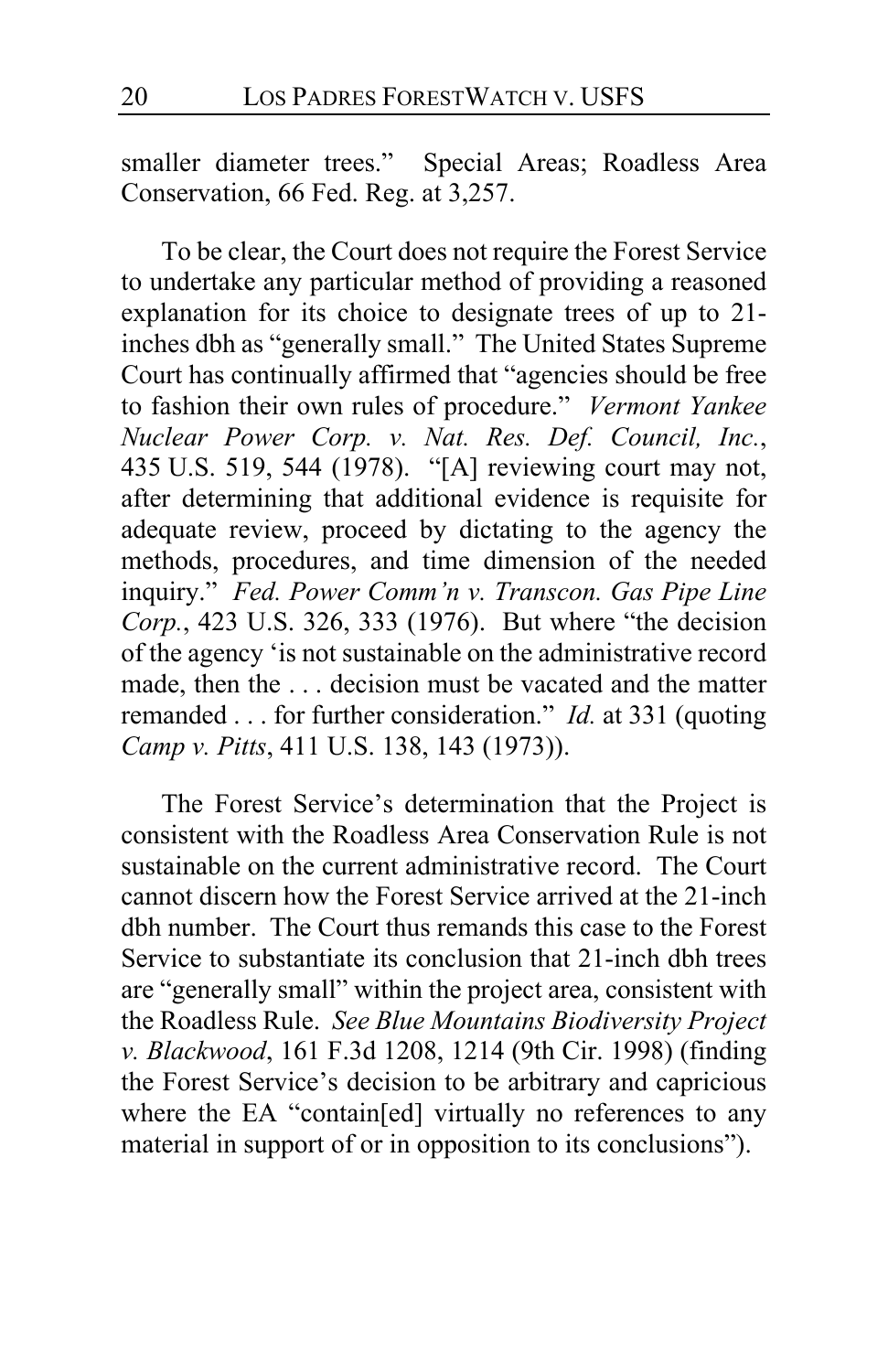# **B. The Forest Service's Determination that the Project Will "Maintain or Improve" the Antimony Roadless Area's Characteristics Is Not Arbitrary and Capricious.**

Appellants further allege that the Forest Service violated 36 C.F.R. § 294.13 of the Roadless Rule by failing to provide "any explanation at all" to establish that the logging of 21-inch dbh trees will "maintain or improve one or more of the roadless area characteristics as defined in § 294.11." But in this case, the Forest Service has met its obligations under *State Farm* to "articulate a satisfactory explanation for its action including 'a rational connection between the facts found and the choice made.'" *State Farm Mut. Auto. Ins. Co.*, 463 U.S. at 43 (quoting *Burlington Truck Lines*, 371 U.S. at 168).

The Forest Service avers that the Project will maintain or improve habitat conditions for threatened, endangered, proposed, candidate, and sensitive species, a roadless area characteristic defined by 36 C.F.R. § 294.11. That assertion is substantiated in the Decision Memo for the Project, which includes the Forest Service's determination that "in some situations, cutting or removal of small diameter timber [in the Project area] may be needed for recovery or conservation of threatened, endangered, proposed or sensitive species to improve stand structure or reduce encroachment into meadows or other natural openings." For instance, the California condor, an endangered species, frequently flies over the Project area and may use the Project area to roost or nest. The Forest Service concluded that the Project "would benefit California condors by treating fuels to help prevent large, high intensity stand replacement wildland fire that could eliminate roosting habitat over a larger area" and might "improve condor foraging habitat by creating a more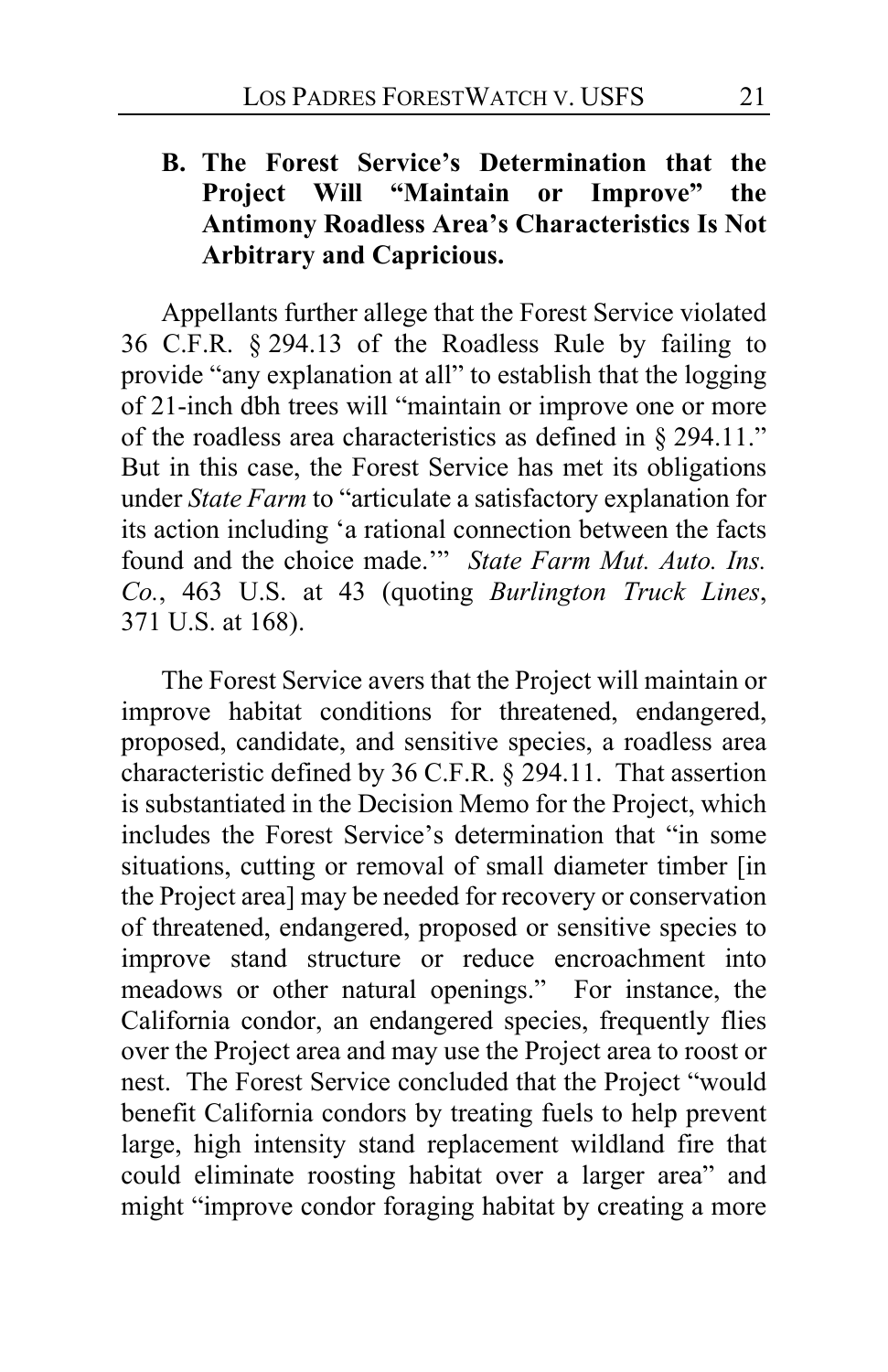open area that facilitates finding and catching prey by birds like condors that are dependent upon sight for locating food."

The Project area also contains two sensitive botanical species, Hall's Woolly Sunflower and Flaxleaf Monardella. In its Botany Report for the Project, the Forest Service concluded that the Project would maintain or improve habitat suitability for both of these species because the Project will reduce the "risk of mortality from moderate to high intensity wildfires." In addition, it concluded that reducing stand density may provide indirect beneficial impacts for these species because the Project will create or maintain open areas which may provide additional suitable habitat. On this record, the Forest Service's determination that the Project will maintain or improve at least one of the Antimony Roadless Area's characteristics was not arbitrary and capricious.

# **II. The Forest Service's Decision to "Categorically Exclude" the Tecuya Ridge Project from Review in an EA or EIS Was Not Arbitrary and Capricious.**

Appellants further contend that the Forest Service's decision to approve the Project violated NEPA. First, Appellants argue that the Forest Service improperly authorized the Project pursuant to a Categorical Exclusion. Second, Appellants argue that the Forest Service's decision to categorically exclude the Tecuya Ridge Project from Review in an EA or EIS was arbitrary and capricious because the Forest Service failed to analyze fuelbreak efficacy as an "extraordinary circumstance" that would prevent it from applying a Categorical Exclusion to the Project.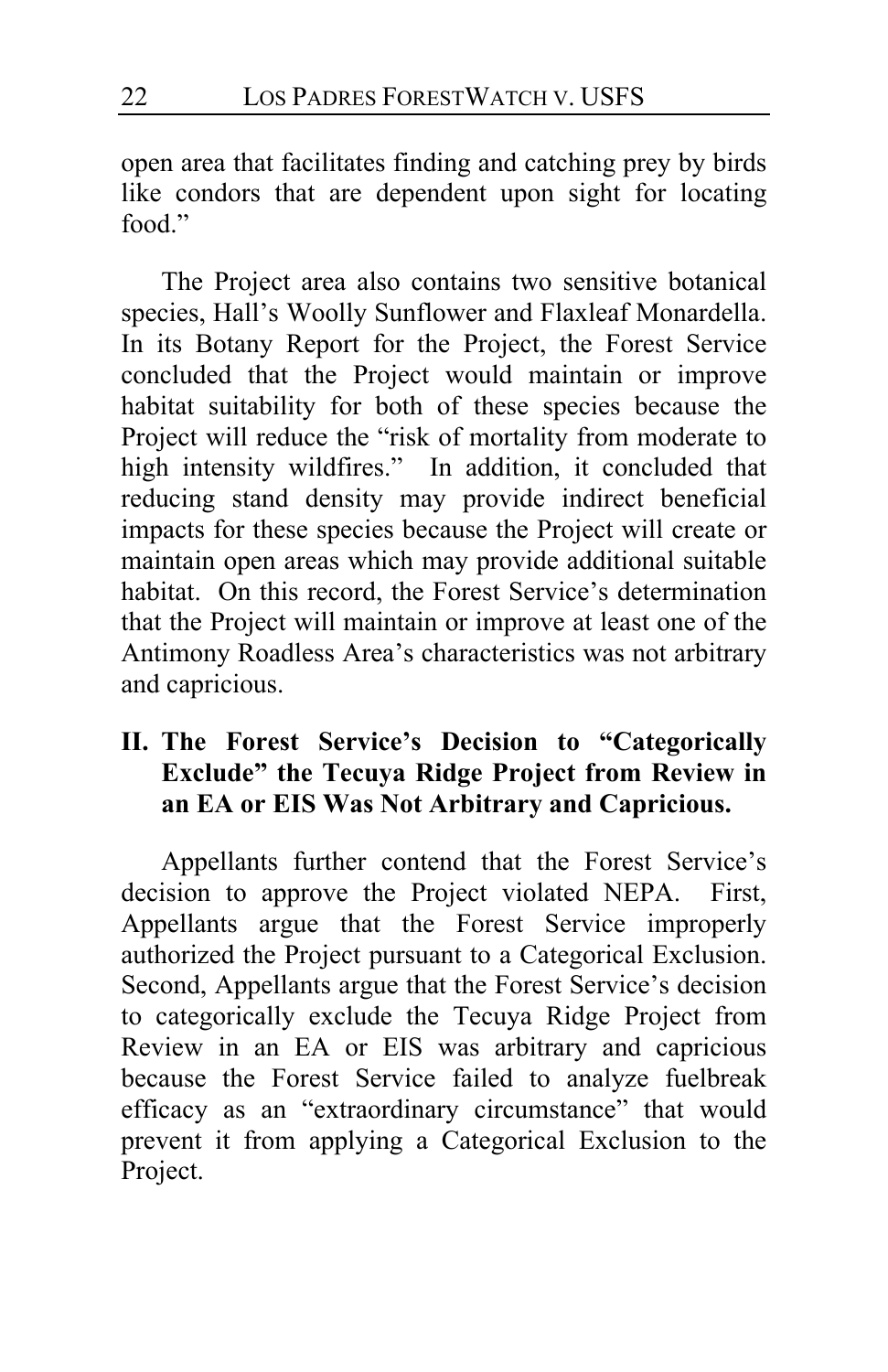# **A. The Forest Service's Determination that CE-6 Applies to the Project Is Not Arbitrary and Capricious.**

NEPA, 42 U.S.C. § 4321 *et seq.*, "declares a broad national commitment to protecting and promoting environmental quality." *Robertson v. Methow Valley Citizens Council*, 490 U.S. 332, 348 (1989). It mandates federal agencies to prepare an environmental impact statement ("EIS") for proposed "[f]ederal actions significantly affecting the quality of the human environment." 42 U.S.C. § 4332(C). This statutory requirement ensures that federal agencies thoroughly consider "detailed information concerning significant environmental impacts" before approving certain actions and that they make this information "available to [a] larger audience that may also play a role in both the decisionmaking process and the implementation of that decision." *Robertson*, 490 U.S. at 349.

To effectuate these requirements, Congress established a Council on Environmental Quality (CEQ), which promulgates "binding regulations implementing the procedural provisions of NEPA." *Id.* at 354; 42 U.S.C. § 4344(4). CEQ regulations allow an agency to first prepare an environmental assessment ("EA") for a proposed project to determine whether the environmental impact of the project is "significant enough to warrant preparation of an EIS." *Blackwood*, 161 F.3d at 1212 (citing 40 C.F.R. § 1508.9).

But an agency may avoid preparing either an EA or an EIS altogether by determining that a proposed action fits within certain "categorical exclusions." 40 C.F.R. § 1508.4. A "Categorical Exclusion" ("CE") is an action which a federal agency has found "do[es] not individually or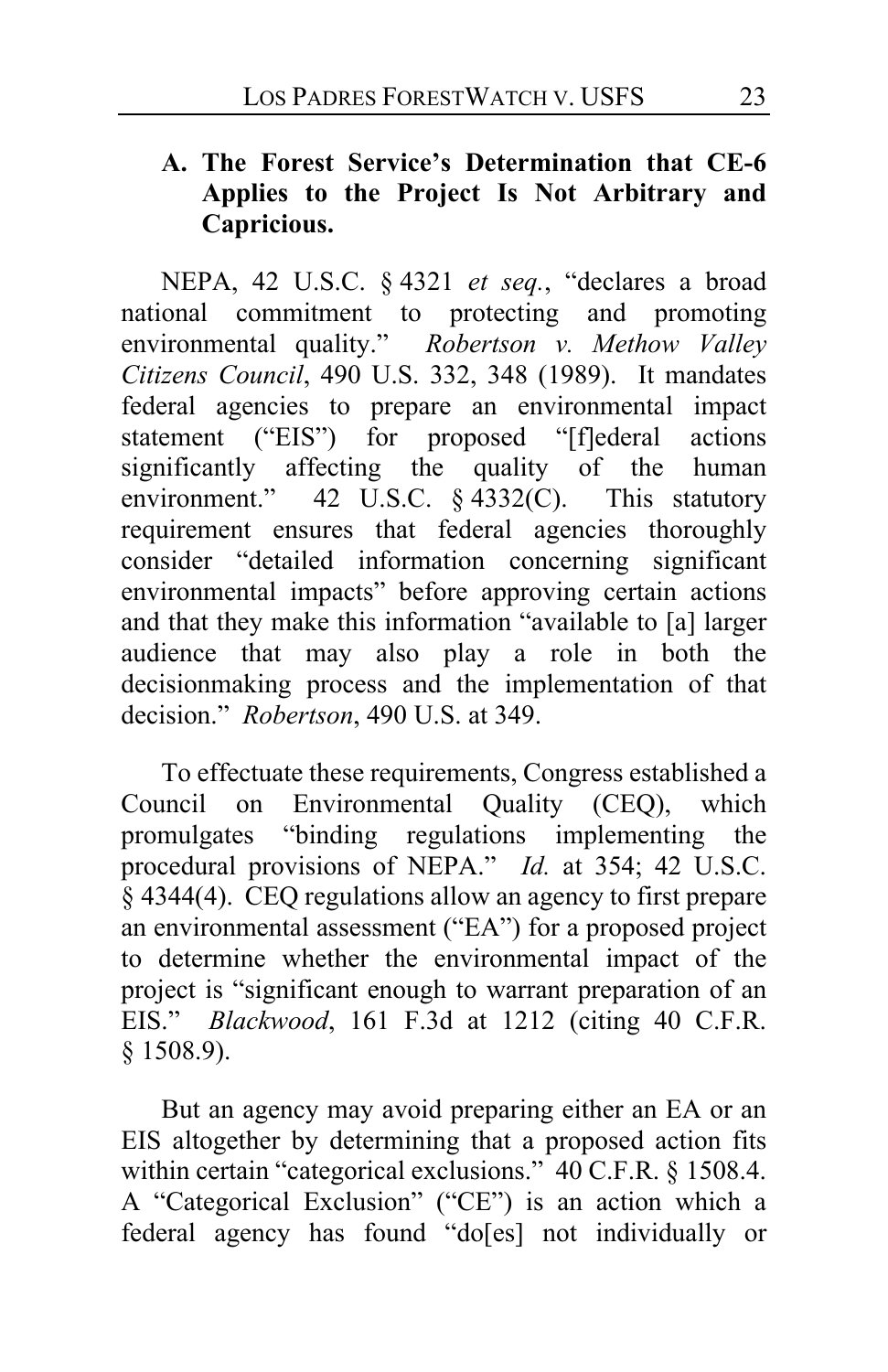cumulatively have a significant effect on the human environment." *Id.* Normally, proposed actions that fit within a categorical exclusion do not require an agency to prepare either an environmental impact statement or an environmental assessment. *Id.*

In approving the Tecuya Ridge Project, the Forest Service determined that Categorical Exclusion 6 (CE-6) applied and exempted the Project from review in an EA or EIS. CE-6 applies to "[t]imber stand and/or wildlife habitat improvement activities that do not include the use of herbicides or do not require more than 1 mile of low standard road construction," which may include activities such as:

- i. Girdling trees to create snags;
- ii. Thinning or brush control to improve growth or to reduce fire hazard including the opening of an existing road to a dense timber stand;
- iii. Prescribed burning to control understory hardwoods in stands of southern pine; and
- iv. Prescribed burning to reduce natural fuel build-up and improve plant vigor.

36 C.F.R. § 220.6(e)(6).

Appellants challenge this action, contending that CE-6 does not apply to the Tecuya Ridge Project because CE-6 permits only precommercial thinning and the Project authorizes commercial thinning. The Forest Service believes that CE-6 applies to the Tecuya Ridge project because the Project does not include the use of herbicides or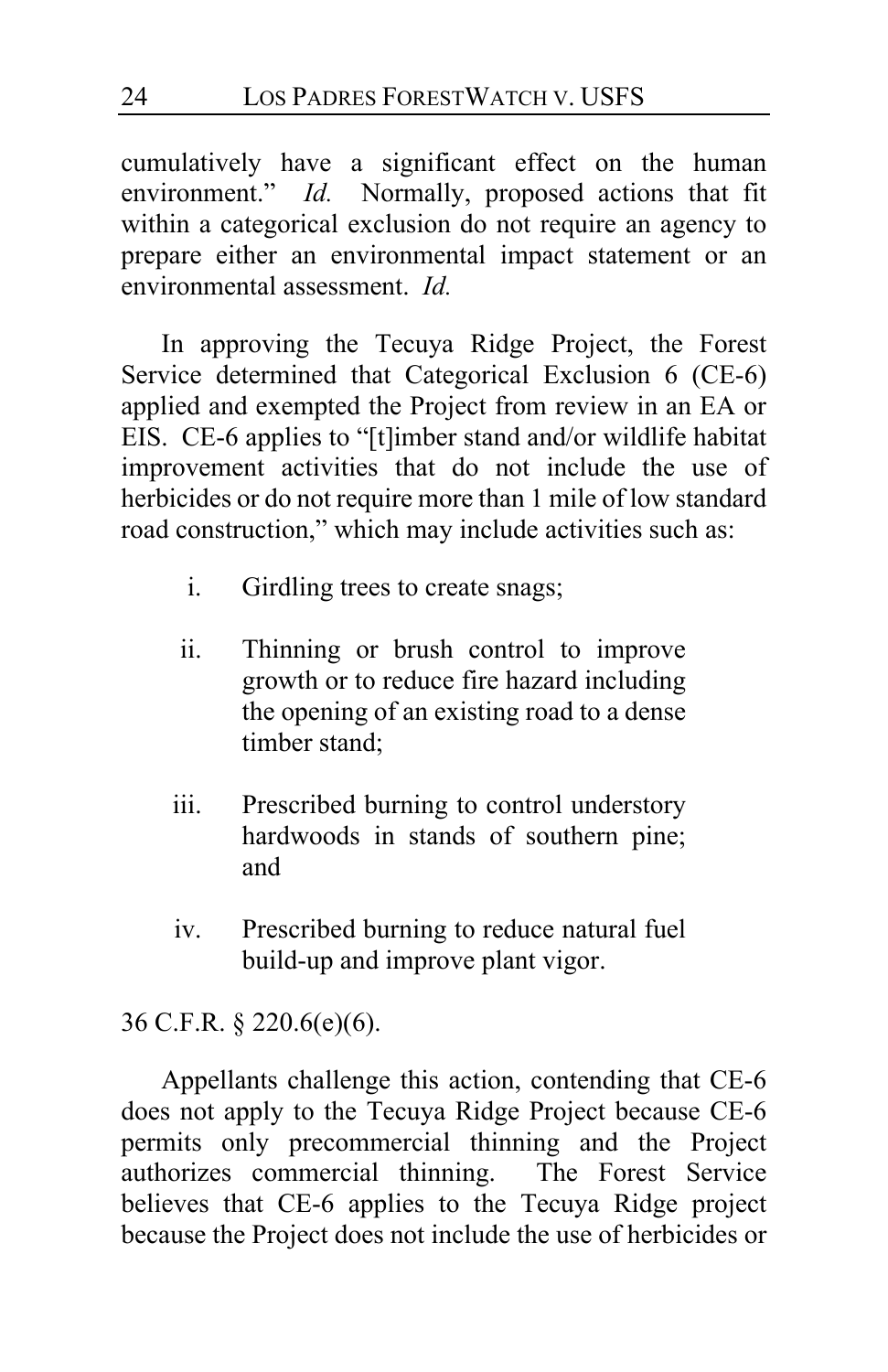require road construction and because thinning is a timber stand improvement activity. The Forest Service interprets CE-6 to allow it to commercially thin trees, as long as the commercial thinning is used to accomplish forest improvement activities.

We do not decide this question here. In the related case *Mountain Communities for Fire Safety, Los Padres ForestWatch, and Earth Island Institute v. Kevin Elliott and the United States Forest Service*, No. 20-55660 (9th Cir. Feb. 4, 2022), this Court agreed with the Forest Service's reading of CE-6. Therefore, the sole remaining question before the Court is whether the Forest Service's decision to apply CE-6 to the Project was arbitrary and capricious because it failed to analyze fuelbreak efficacy as a potential "extraordinary circumstance" that would prevent application of *any* CE to the Project.

**B. The Forest Service's Determination that No Extraordinary Circumstances Prevent its Application of CE-6 to the Project Is Not Arbitrary and Capricious.**

Even if a proposed project fits within a CE category, the Forest Service cannot opt out of further analysis and documentation in an EA or EIS unless "there are no extraordinary circumstances related to the proposed action." 36 C.F.R. § 220.6(a). An "extraordinary circumstance" is a circumstance "in which a normally excluded action may have a significant environmental effect." 40 C.F.R. § 1508.4. 36 C.F.R. § 220.6(b) provides that:

> (1) Resource conditions that should be considered in determining whether extraordinary circumstances related to a proposed action warrant further analysis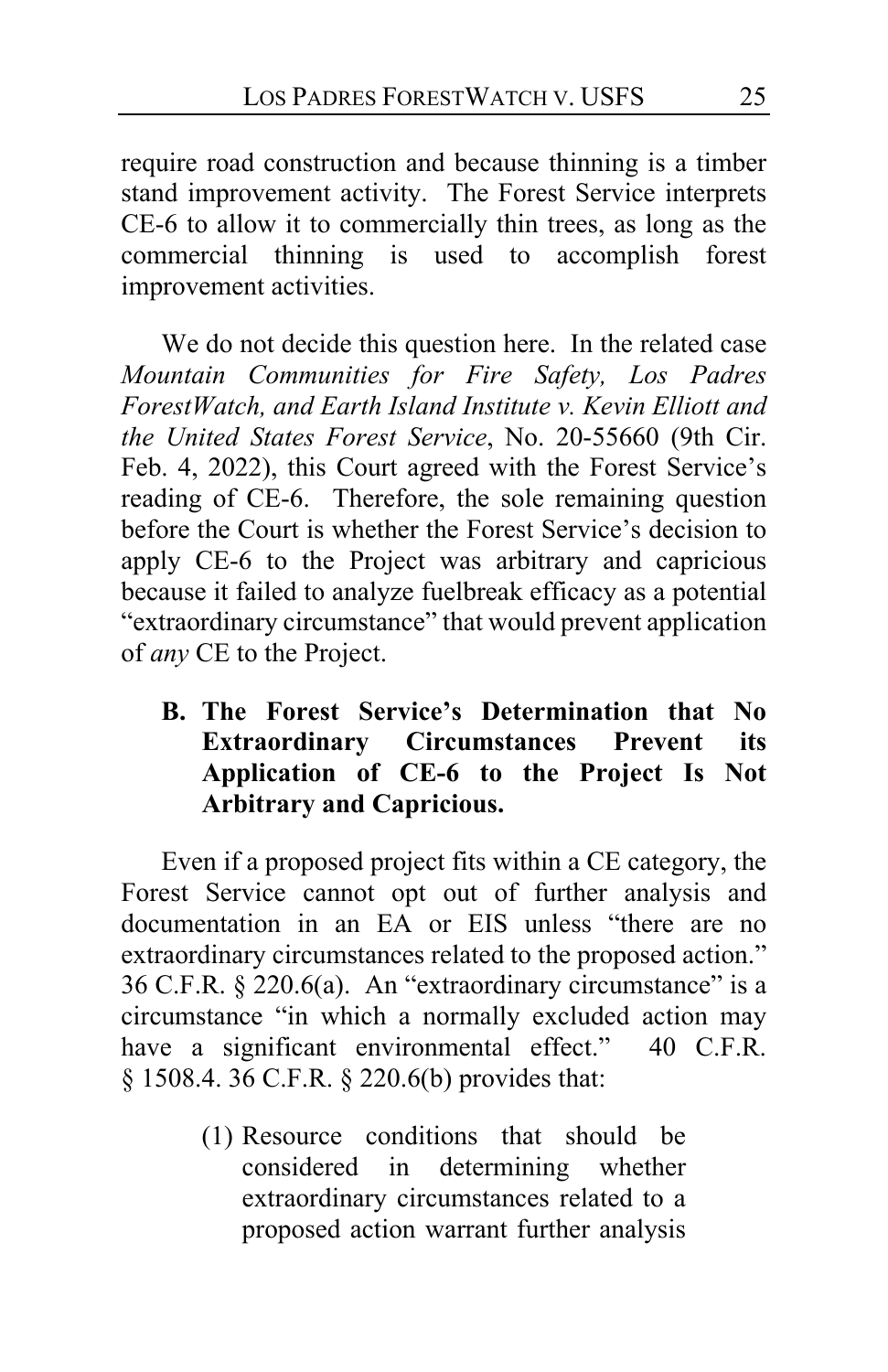and documentation in an EA or an EIS are:

- (i) Federally listed threatened or endangered species or designated critical habitat, species proposed for Federal listing or proposed critical habitat, or Forest Service sensitive species;
- (ii) Flood plains, wetlands, or municipal watersheds;
- (iii) Congressionally designated areas, such as wilderness, wilderness study areas, or national recreation areas;
- (iv) Inventoried roadless area or potential wilderness area;
- (v) Research natural areas;
- (vi) American Indians and Alaska Native religious or cultural sites; and
- (vii) Archaeological sites, or historic properties or areas.

36 C.F.R. § 220.6(b).

In addition to these resource conditions, Appellants contend that the Forest Service should have analyzed the Project's impacts to public safety as an additional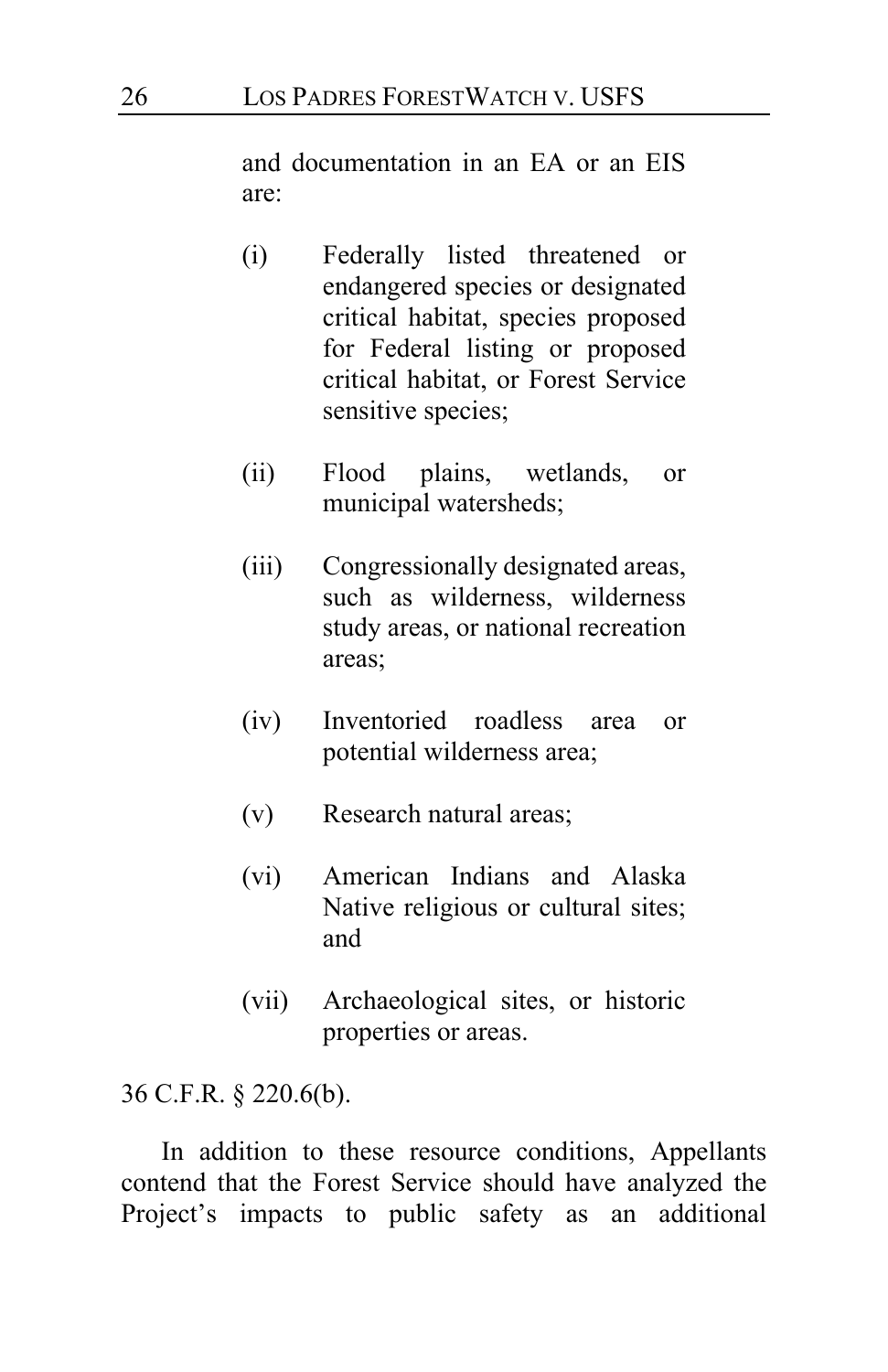"extraordinary circumstance." Specifically, Appellants contend that the Project's potential impact to public safety is an "extraordinary circumstance" that prevents the Forest Service from authorizing the Project pursuant to a CE because the Forest Service selected a project location that will not reduce the risk of wildfire to the Mt. Pinos Communities and is not consistent with the Mt. Pinos Community Wildfire Protection Plan.

That plan, developed in 2006 by the Mt. Pinos Communities Fire Safe Council, which includes representatives from the U.S. Forest Service, identifies three zones that comprise the wildland urban interface. The area where man-made structures are located, like homes, is called the "Defense Zone." The "Threat Zone" is a one-quarter mile buffer around the Defense Zone that "needs specific and intense management and treatments" to "reduce the spread and intensity of fire developing or moving" towards the Defense Zone. The "Wildland Zone" is the area beyond the "Threat Zone." Approximately ninety-three percent of the Proposed Project lies in the Wildland Zone, while the remaining seven percent of the Project is located in the Threat Zone.

Appellants contend that the Forest Service's decision to construct a fuelbreak in the Wildland Zone, instead of in the Threat Zone, is arbitrary and capricious. They note that the original, 2006 version of the Community Wildfire Protection Plan did not include any projects located within the Wildland Zone, although the Plan was updated to add the Tecuya Ridge Fuel Break Project, as well as other projects located in the Wildland Zone, in 2009.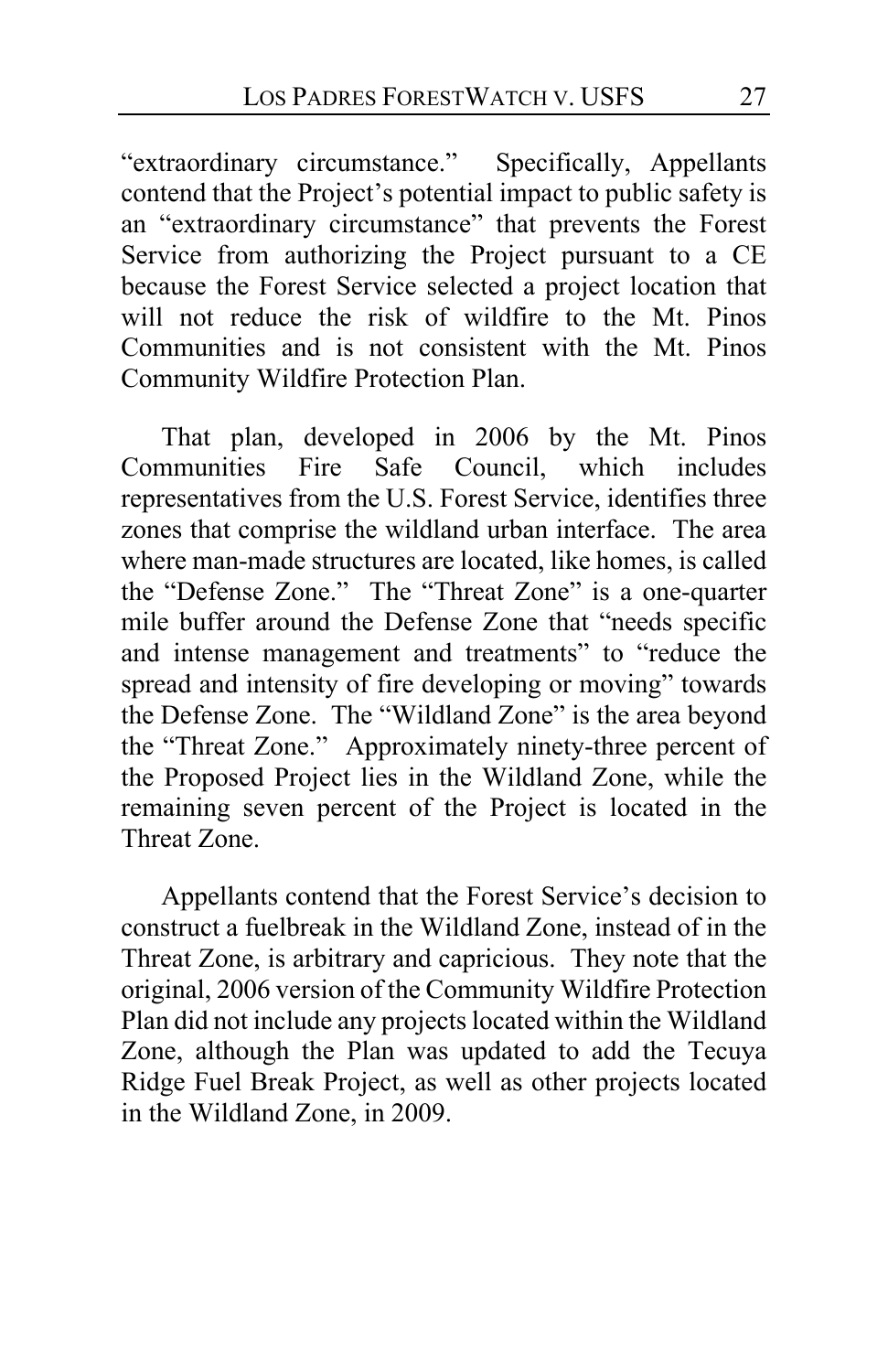Appellants also point to the results of a scientific study**[8](#page-27-0)** showing that "constructing fuel breaks in remote, backcountry locations will do little to save homes during a wildfire because most firefighters will be needed to protect the wildland-urban interface, and fires will not be stopped by those fuel breaks that are located farther away." That study concluded that "[f]irefighter access to fuel breaks was the most influential factor in fuel treatment outcome" for the Los Padres Forest.

The Forest Service, however, was not required to examine impacts to public safety or fuelbreak location efficacy in analyzing whether extraordinary circumstances prevented the use of CE-6 for the Project. Consistent with 36 C.F.R. § 220.6, the Forest Service analyzed each resource condition and determined that the Project would have "no significant impact" on each. Although the list of resource conditions located at 36 C.F.R. § 220.6(b) is not intended to be exhaustive, NEPA merely permits, rather than requires, the Forest Service to consider additional factors during its extraordinary circumstances review. *See, e.g.*, NEPA Procedures, 73 Fed. Reg. 43,084, 43,091 (July 24, 2008) ("The list of resource conditions is intended as a starting place and does not preclude consideration of other factors or conditions by the responsible official with the potential for significant environmental effects."). Courts have therefore rejected the contention that the Forest Service is required to analyze additional factors on top of the specified resource conditions in determining whether extraordinary circumstances prevent the application of a CE. *See All. for the Wild Rockies,* 979 F. Supp. at 1127 (finding that the Fish

<span id="page-27-0"></span>**<sup>8</sup>** Syphard et al., *Comparing the Role of Fuel Breaks Across Southern California National Forests*, Forest Ecology and Mgmt., Feb. 2011, at 2038–48.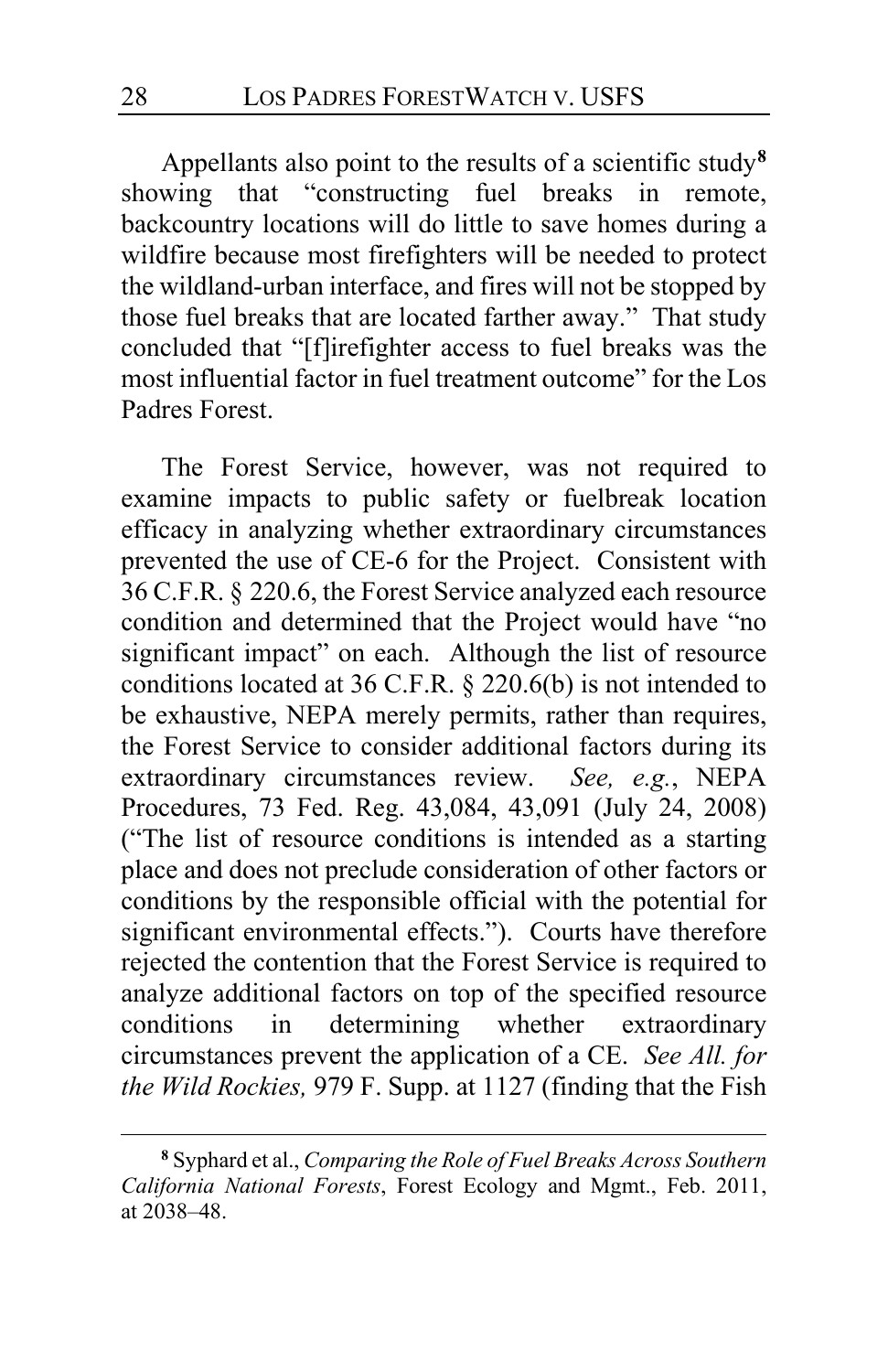and Wildlife Service did not need to analyze certain factors set out under a different regulation related to bull trout habitat in determining "no extraordinary circumstances" prohibited its application of CE-6 to a proposed project).

Regardless, the Forest Service's decision to locate the Tecuya Ridge Project in the "Wildland Zone" instead of the "Threat Zone" was not arbitrary and capricious. The Los Padres National Forest Strategic Community Fuelbreak Improvement Project Fire/Fuels Report states that while most existing fuelbreaks are in "high hazard chaparral areas," a few fuelbreaks, like the one contemplated here, "are in coniferous forest and serve to limit fire spread from or towards communities or timber stands in poor condition." The Cuddy Valley/Tecuya Stand Improvement Projects Fire/Fuels Report also notes that "[t]o reduce the threat of spotting distance from firebrands (spotting potential), fuels would need to be reduced both near and *at some distance* from the WUI [Wildland Urban Interface]." (emphasis added). The Decision Memo for the Project further explains that the Forest Service chose the project location to strategically "connect to past and future treatment areas on both public and adjacent private lands." It was therefore reasonable for the Forest Service to conclude that the Project location will "provide a buffer between developed areas and wildlands," one of the goals of the Mt. Pinos Community Wildfire Protection Plan.

Nor is there evidence that the proposed fuelbreak will be constructed in a "remote backcountry location" that will fail to facilitate firefighter access. The Tecuya Ridge fuelbreak will be located around communities within the wildlandurban intermix, including Pine Mountain Club, Pinon Pines Estates, Lake of the Woods, and Frazier Park. Sixty-six percent of the Project overlaps with the Antimony IRA,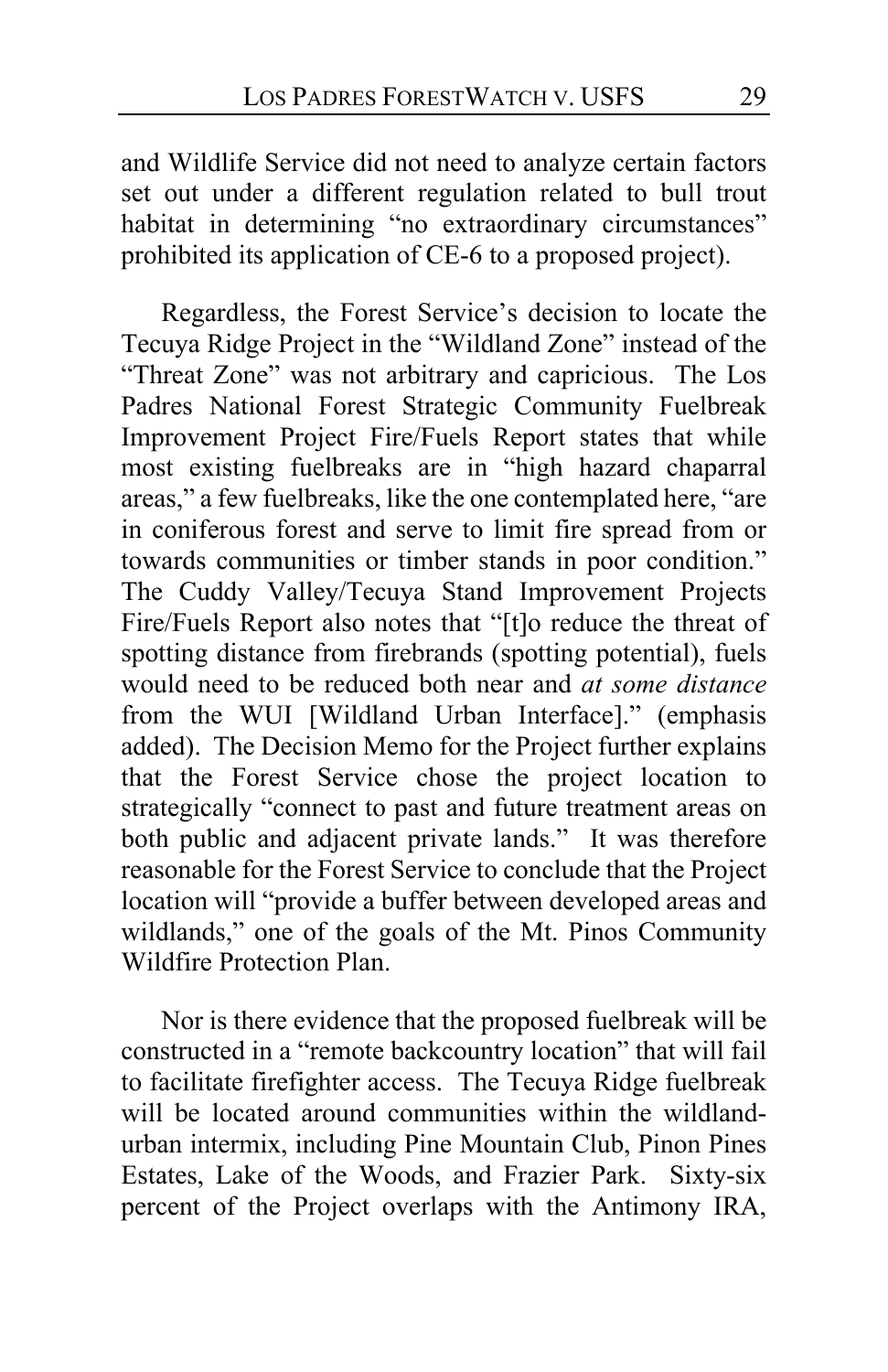which is linearly shaped and adjacent to major roadways. There are 3.9 miles of Forest system road, 1.1 miles of county roads, and approximately 1.5 miles of Forest permitted roads in the Antimony IRA. Firefighters may access the Antimony IRA via developed roads and trails. Thus, the fuelbreak location does not appear to be too remote for firefighters to approach in the case of wildfire.

Whether the location of the fuelbreak proposed for the Tecuya Ridge Project will serve to protect the Mt. Pinos Communities from wildfire is "a classic example of a factual dispute the resolution of which implicates substantial agency expertise." *Marsh v. Or. Nat. Res. Council*, 490 U.S. 360, 376 (1989). Because the Forest Service has substantiated its decision to place the Tecuya Ridge Project within the Wildland Zone with evidence in the record, its decision was not arbitrary and capricious. The Court declines to substitute Appellants' judgment for that of the agency on this point. *See Morongo Band of Mission Indians v. Fed. Aviation Admin.*, 161 F.3d 569, 573 (9th Cir. 1998).

### **CONCLUSION**

Because the Forest Service's determination that the Tecuya Ridge Shaded Fuelbreak Project complies with the Roadless Area Conservation Rule is arbitrary and capricious, we **VACATE** the district court's order granting summary judgment to Appellees and the Forest Service's Decision Memo approving the Tecuya Ridge Shaded Fuelbreak Project and **REMAND** this case to the Forest Service to provide adequate substantiation for its determination that 21 inch dbh trees are "generally small diameter timber" within the Project Area.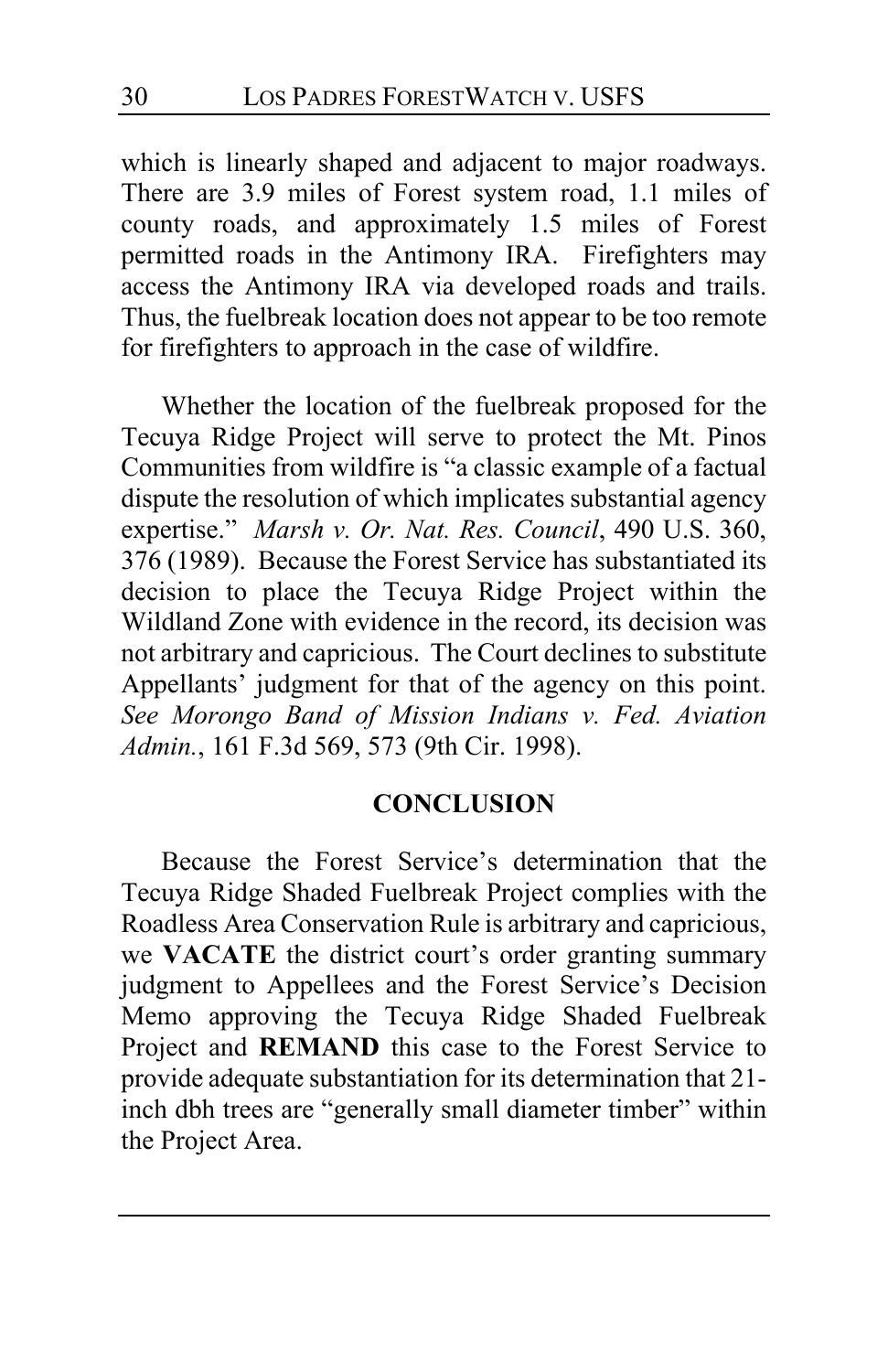R. NELSON, Circuit Judge, dissenting:

I agree with Sections I.B and II of the majority opinion. As the majority recognizes, the Forest Service "has adequately explained its determination that the Project will maintain or improve one of the roadless area characteristics." Maj. Op. [14.](#page-13-0) The majority wrongly holds, however, that the Forest Service's determination that 21inch dbh trees are "small diameter" was arbitrary or capricious under the Administrative Procedure Act. I therefore respectfully dissent as I would deny the petition for review.

Under the Roadless Rule, the Forest Service can only approve the commercial thinning of "generally small diameter timber." Special Areas; Roadless Area Conservation, 66 Fed. Reg. 3244, 3273 (Jan. 12, 2001) (previously codified at 36 C.F.R. § 294.13).The majority assumes that this requires the Forest Service to explain in detail why 21 inches dbh is small diameter. But such a detailed explanation is not required. As long as the Forest Service considers the factors laid out in the relevant federal regulations, the agency need not provide a separate exhaustive explanation of what trees are generally small diameter.

As the majority acknowledges, the regulations do not define what constitutes "generally small diameter timber." Maj. Op. [16.](#page-15-0) A single definition for "small diameter timber" makes no sense; such determinations must be projectspecific and guided by local ecological considerations in which the Forest Service has expertise. 66 Fed. Reg. at 3257. The regulations require only that the Forest Service use its expertise to determine which trees are small diameter depending on "the great variation in stand characteristics between vegetation types in different areas," "the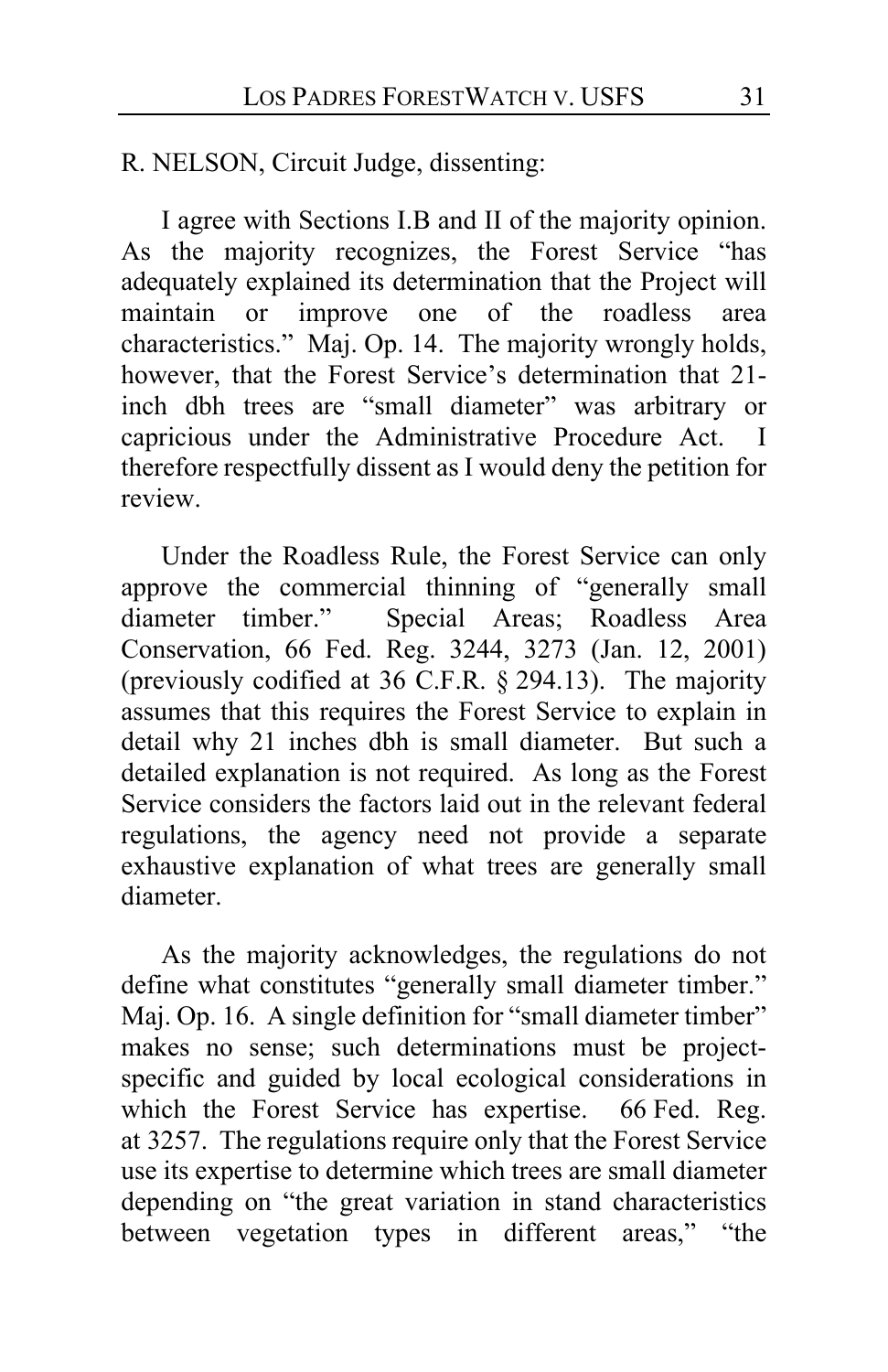characteristics and interrelationships of plant and animal communities associated with the site and the overall landscape," and how the "cutting or removal" of trees will "affect the potential for future development of the stand." *Id*. The Forest Service adequately complied with this administrative directive.

Over the course of preparing the Tecuya Ridge Project Proposal, the Forest Service thoroughly analyzed local plant-animal relationships and the future development of the tree stands in the Project, including how removal "would mimic the role and legacies of natural disturbance regimes." *See* 66 Fed. Reg. at 3257. It completed a botany report, a fire fuels report, two decision memoranda, and a briefing paper that specifically analyzed whether the Project complied with CE-6 and the Roadless Rule. Silvicultural specialists surveyed and conducted exams and walkthroughs in the Project area.The Forest Service identified forest stands that were overstocked due to their size and density, subject to insect attack due to resource competition, and at imminent risk of creating a "fire ladder" fuel profile. It determined that forest stands over 120 square feet per acre needed to be thinned to at least 80 feet per acre. It calculated the size of trees that should be retained for California condors and northern goshawks. And it decided that—to meet the stated goals that the majority accepts, Maj. Op. [15—](#page-14-0)only smaller diameter trees up to 21 inches dbh should be cut for safety or operability reasons, especially early seral species including Jeffrey and pinyon pine.

After this comprehensive ecological analysis, the Forest Service concluded that trees under 21 inches dbh "needed to be thinned to meet the desired conditions of the proposed action to a 90 percent effective[ness] level." As the majority notes, "[e]ven when an agency explains its decision with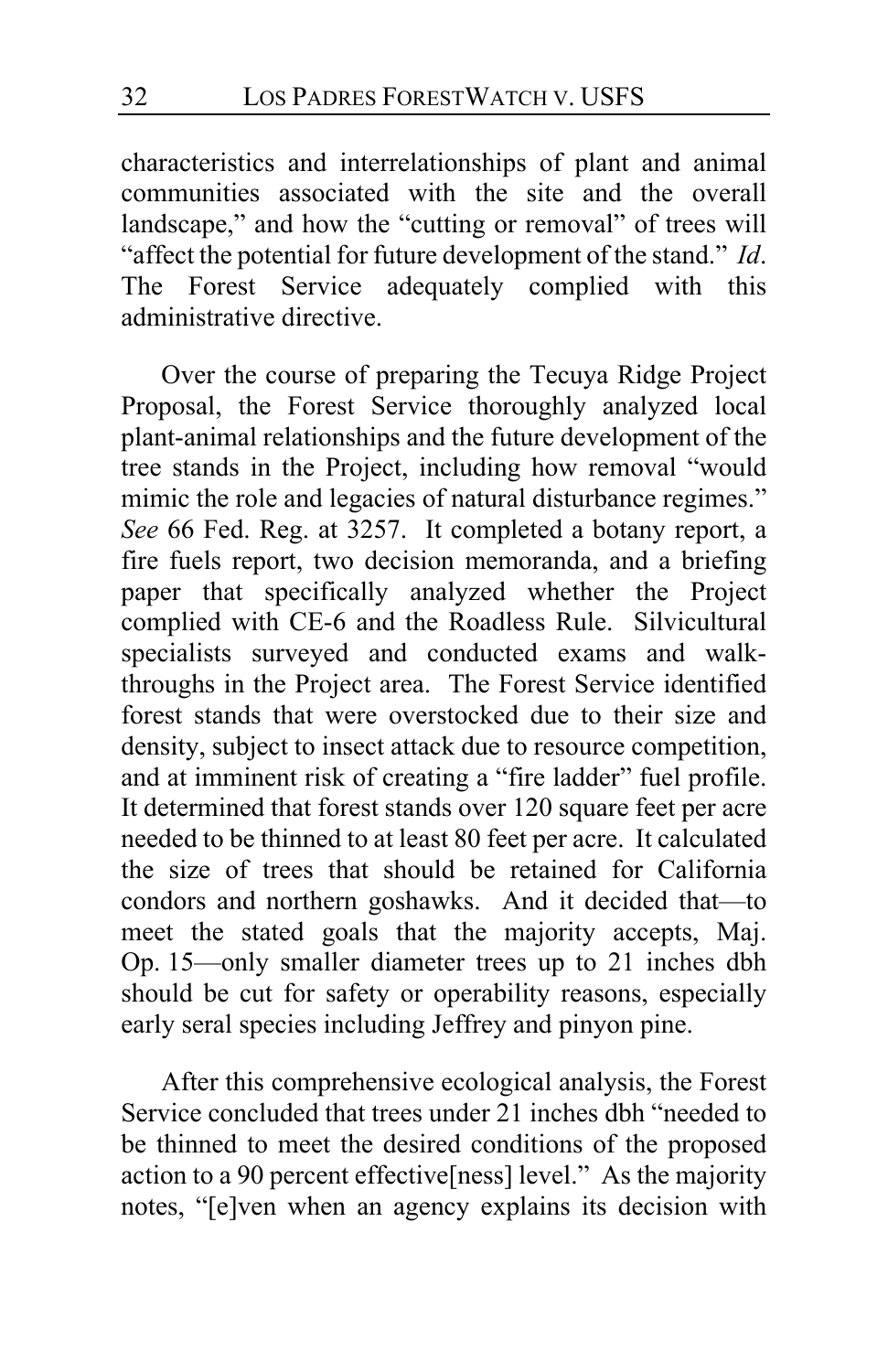'less than ideal clarity,' a reviewing court will not upset the decision on that account 'if the agency's path may reasonably be discerned.'" *Alaska Dep't of Env't Conservation v. EPA*, 540 U.S. 461, 497 (2004) (quoting *Bowman Transp., Inc. v. Ark.–Best Freight Sys., Inc.*, 419 U.S. 281, 286 (1974)). Here, the record allows us to reasonably discern the Forest Service's "path" in considering the regulatory requirements. *See id.* That is enough to survive our deferential review for arbitrary or capricious agency action. *See Nat'l Family Farm Coal. v. EPA*, 966 F.3d 893, 923 (9th Cir. 2020) (agency decision is arbitrary or capricious "only if the agency relied on factors Congress did not intend it to consider, ... or is so implausible that it could not be ascribed to a difference in view or the product of agency expertise" (citation omitted)).

The majority reaches the opposite conclusion by improperly comparing the Tecuya Ridge Project here to the Frazier Mountain Project, which it says "likely contains a similar stand composition." Maj. Op. [18.](#page-17-0) One of three alternatives presented in that Project deemed trees large diameter at 10 inches dbh.True, the Tecuya Ridge Project and the Frazier Mountain Project are located nearby in the same national forest. But the Los Padres National Forest spans approximately 1.75 million acres, ranges in elevation by over 8,000 feet, and consists of two separate land divisions.**[1](#page-32-0)** As the Forest Service explains, the two projects contain different compositions of tree species. Nothing in the record undermines that finding. Judges are hardly

<span id="page-32-0"></span>**<sup>1</sup>** *Los Padres National Forest*, Nat'l Forest Found., https://www.nationalforests.org/our-forests/find-a-forest/los-padres (last visited Oct. 28, 2021); *Los Padres National Forest – Animals and Plants*, U.S. Forest Serv., https://www.fs.usda.gov/detailfull/lpn  $f/about-forest'/cid = FSM9$  034061 (last visited Oct. 28, 2021).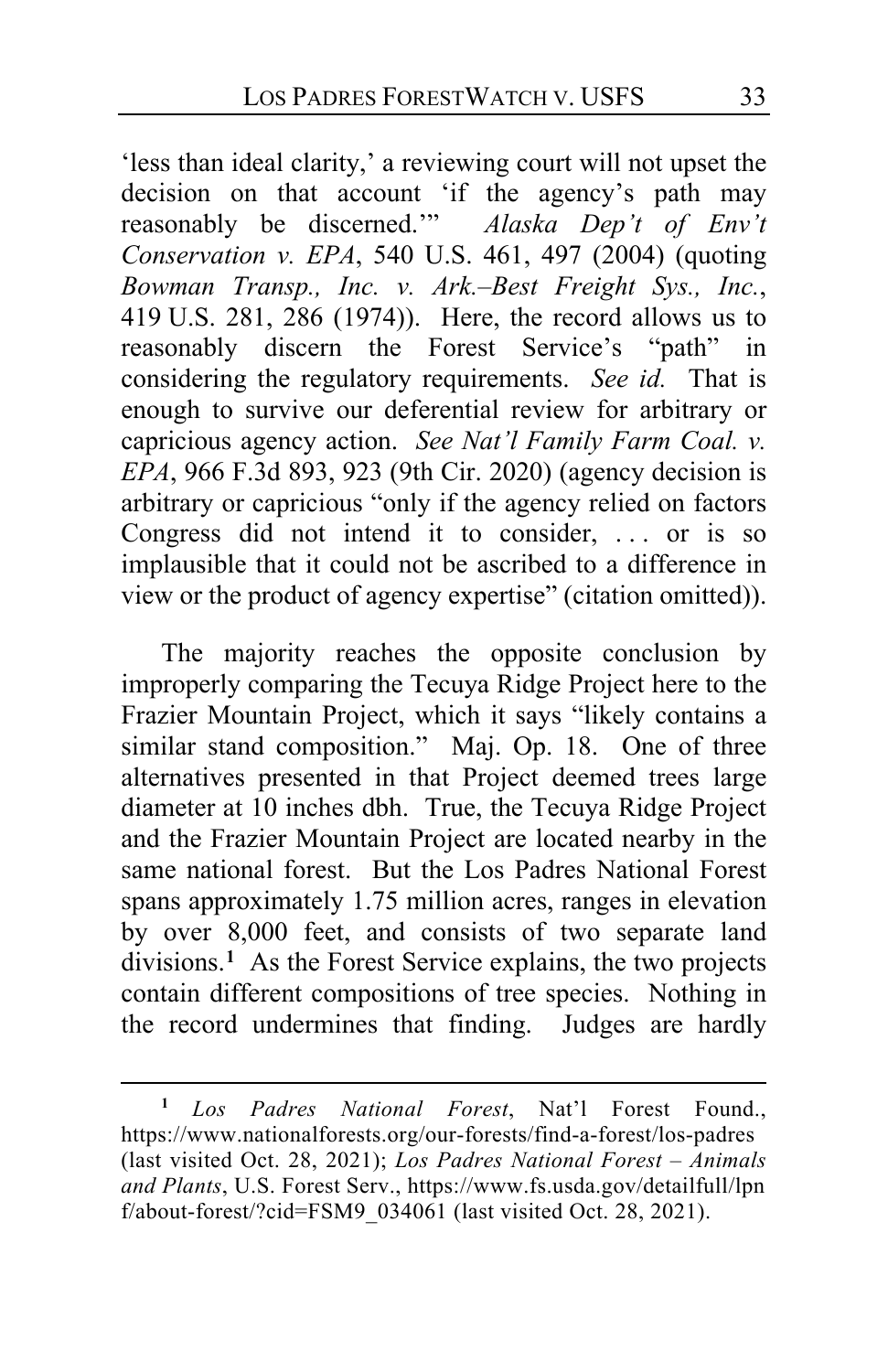equipped, as the majority does, to second-guess the agency's evaluation of a forest stand's composition.**[2](#page-33-0)** Especially when the regulations require that the Forest Service's analysis be done on a project-by-project basis, the agency need not explain why small diameter may vary between projects. We cannot rely on the Frazier Mountain Project to provide a workable definition of small diameter trees for the Tecuya Ridge Project. 66 Fed. Reg. at 3257 (determinations best made through "project specific . . . analyses").

We likewise cannot assume, as the majority does, that because the Los Padres Land Management Plan describes large diameter trees as greater than 24 inches dbh, trees up to 21 inches dbh are "at best, . . . medium sized." Maj. Op. [17.](#page-16-0) The Plan's reference to 24 inches dbh as large diameter only refers to "shade intolerant conifer species." According to the record, shade-intolerant conifers include *ponderosa* pine, which are not listed as within the Project. Nothing in the record suggests that the trees in the Project are shade intolerant. Further, if large diameter trees, sixteen years ago when the Plan was adopted, were "old growth" trees, then today those old growth trees would be even larger. Even if we could rely on the Plan's reference, small diameter trees today would be smaller than or even up to 24 inches dbh. The federal regulations do not suggest that the Forest Service is bound by past data. Instead, they direct the Forest Service to consider the "potential for future development of the stand." 66 Fed. Reg. at 3257. In reality, all trees can be

<span id="page-33-0"></span>**<sup>2</sup>** For instance, the majority states that the Tecuya Ridge Project is filled with "Singleleaf pinyon-California juniper" trees. Maj. Op. [6.](#page-5-2) But "singleleaf pinyon" and "California juniper" are two different tree species, and "Single-leaf pinyon-California juniper" in the Los Padres Land Management Plan describes a woodland including trees of those two species.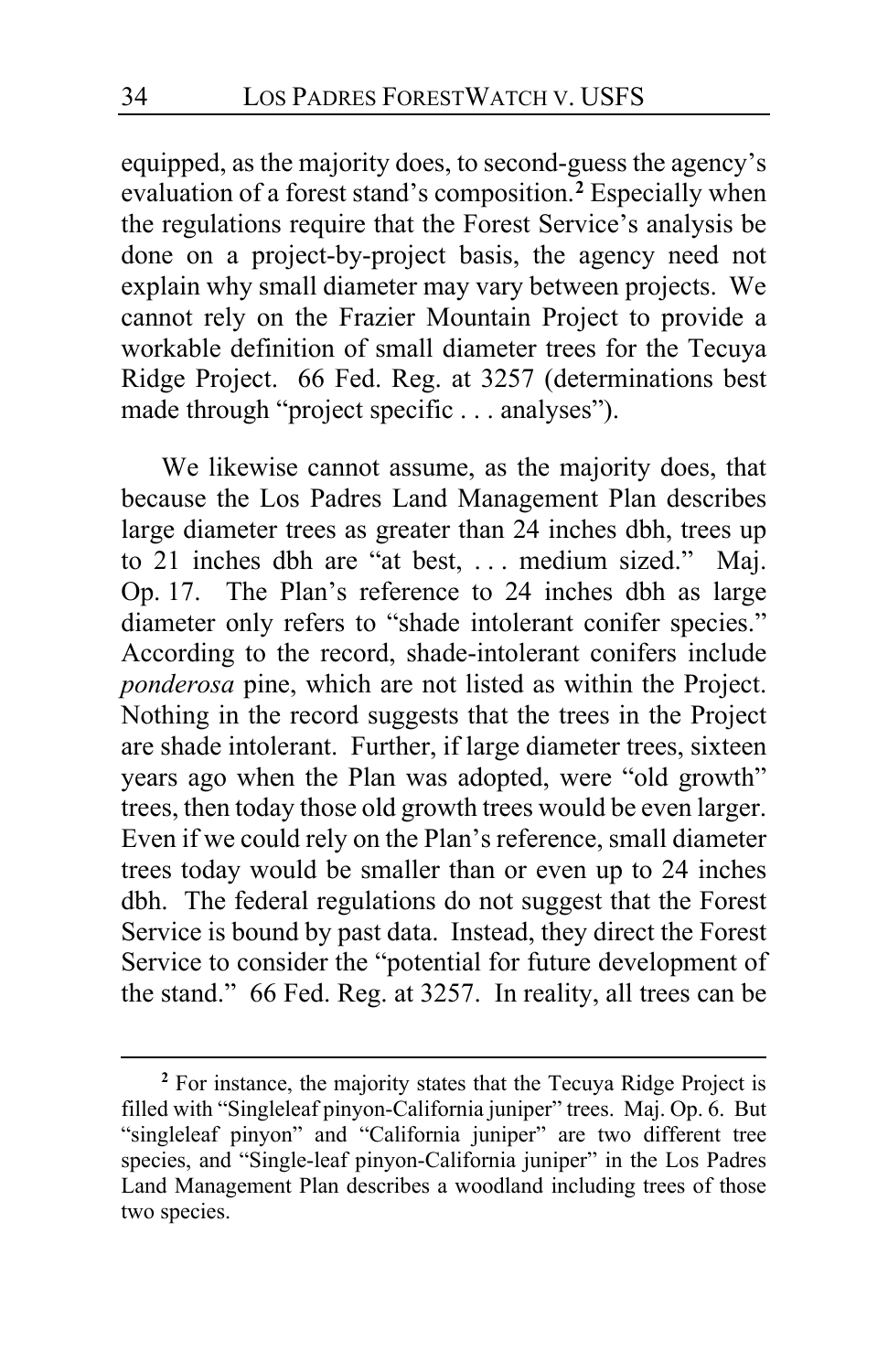small or large diameter—as long as the record shows, as it does here, that the Forest Service adequately considered the regulatory factors.

Finally, the majority ignores basic rules of administrative law. The majority correctly notes that we cannot "require the Forest Service to undertake any particular method of providing a reasoned explanation for its choice." Maj. Op. [20.](#page-19-0) But then it ignores that principle and finds that the Forest Service failed to provide "the average or median dbh of the trees." *Id.* at [16–](#page-15-1)[17.](#page-16-1) Neither the Roadless Rule nor the related regulations require such an analysis. To the contrary, the regulations list very different considerations—namely, local "vegetation types in different areas" and the "future development of the stand"—which seems to exclude the average or mean dbh as a basis for determining small diameter. 66 Fed. Reg. at 3257. Indeed, the majority's requirement to analyze the average or mean dbh would be particularly detrimental to old growth forest stands because it would allow thinning of larger trees without consideration of the regulatory factors. Regardless, the court may not "impose upon the agency its own notion of which procedures are best." *Vt. Yankee Nuclear Power Corp. v. Nat. Res. Def. Council*, 435 U.S. 519, 549 (1978) (internal quotation marks omitted).

The right question is not "what trees objectively fall into the category of small diameter trees?"—it is "did the Forest Service perform project-specific analyses to support its conclusion that less-than-21-inch dbh trees should be thinned under project-specific circumstances?" The Forest Service did not seek to establish a one-size-fits-all rule that 21 inches dbh was small diameter in all projects. Instead, it determined that the Tecuya Ridge Project included mechanically thinning trees that were less than 21 inches dbh